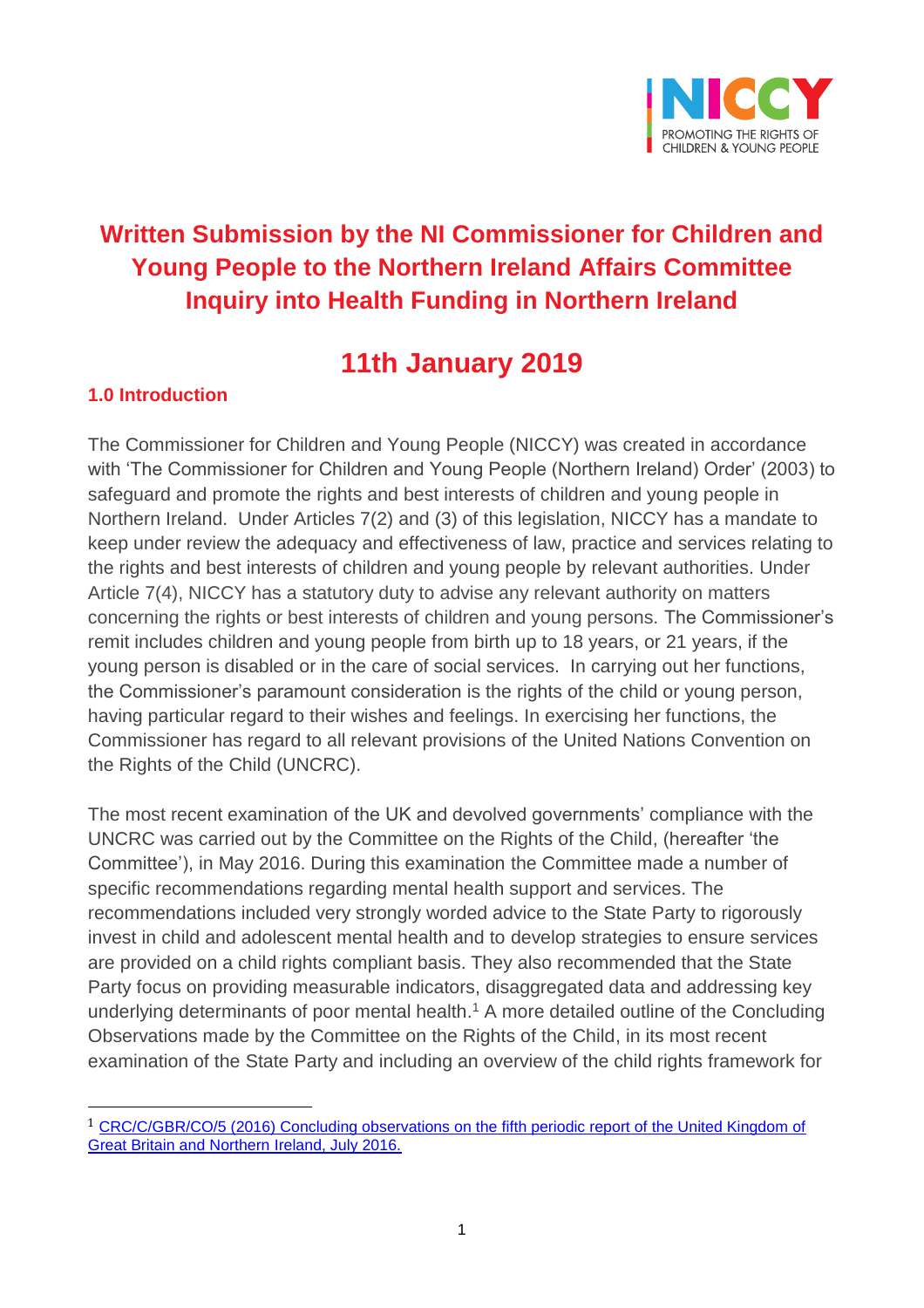

emotional welling and mental health is available from Section 2 of NICCY's Mental Health Review.<sup>2</sup>

In line with Article 24 of the UNCRC, NICCY has a vision for mental healthcare system in Northern Ireland that ensures that all children in Northern Ireland can enjoy the highest attainable standard of mental health, and have equal and unimpeded access to services and facilities for the prevention, early intervention and treatment of mental illness.

The constraints on health funding in Northern Ireland are impacting on critical services for children and young people. This is particularly the case for child and adolescent mental health services, and for this reason, the Commissioner made mental health one of her key priorities when she took up post. The challenges of providing good quality mental health support to children and young people is not unique to Northern Ireland, other parts of the UK and Ireland face similar problems. However, in Northern Ireland we face a number of specific challenges, not least is the fact that as a post-conflict society Northern Ireland is also facing a wide range of issues, including higher rates of socio-economic deprivation and disproportionality higher rates of mental ill health compared to other parts of the UK. <sup>3</sup> In addition to this, Northern Ireland has been without a devolved Government for 2 years, this has had significant negative impact on progress in respect to legislation, policy and practice across a wide range of areas, including education, poverty and mental health. 4

## **2.0 NICCY's work on Emotional and Mental Health Services for Children and Young People**

In September 2018, NICCY published a Rights Based Review of Mental Health Services and Support for Children and Young People in Northern Ireland- '*Still Waiting'*. 5

Our submission draws extensively on the findings from this Review. We trust that you have received a copy of NICCYs Review in the post. Electronic copies of the report are also available from NICCYs website- [https://www.niccy.org/stillwaiting.](https://www.niccy.org/stillwaiting)

<sup>2</sup> [NICCY \(2018\) A Rights Based Review of Mental Health Services and Support:](https://www.niccy.org/stillwaiting) *'Still Waiting'*

<sup>3</sup> [NICCY \(2017\) Child and Adolescent Mental Health Problems: A Scoping Paper.](https://www.niccy.org/media/3112/camhs-definitions_final.pdf)

<sup>4</sup> [NICCY \(2018\) Statement on Children's Rights in Northern Ireland'](https://www.niccy.org/about-us/our-current-work/statement-on-childrens-rights-in-northern-ireland/)

<sup>5</sup> [NICCY \(2018\) A Rights Based Review of Mental Health Services and Support:](https://www.niccy.org/stillwaiting) *'Still Waiting'*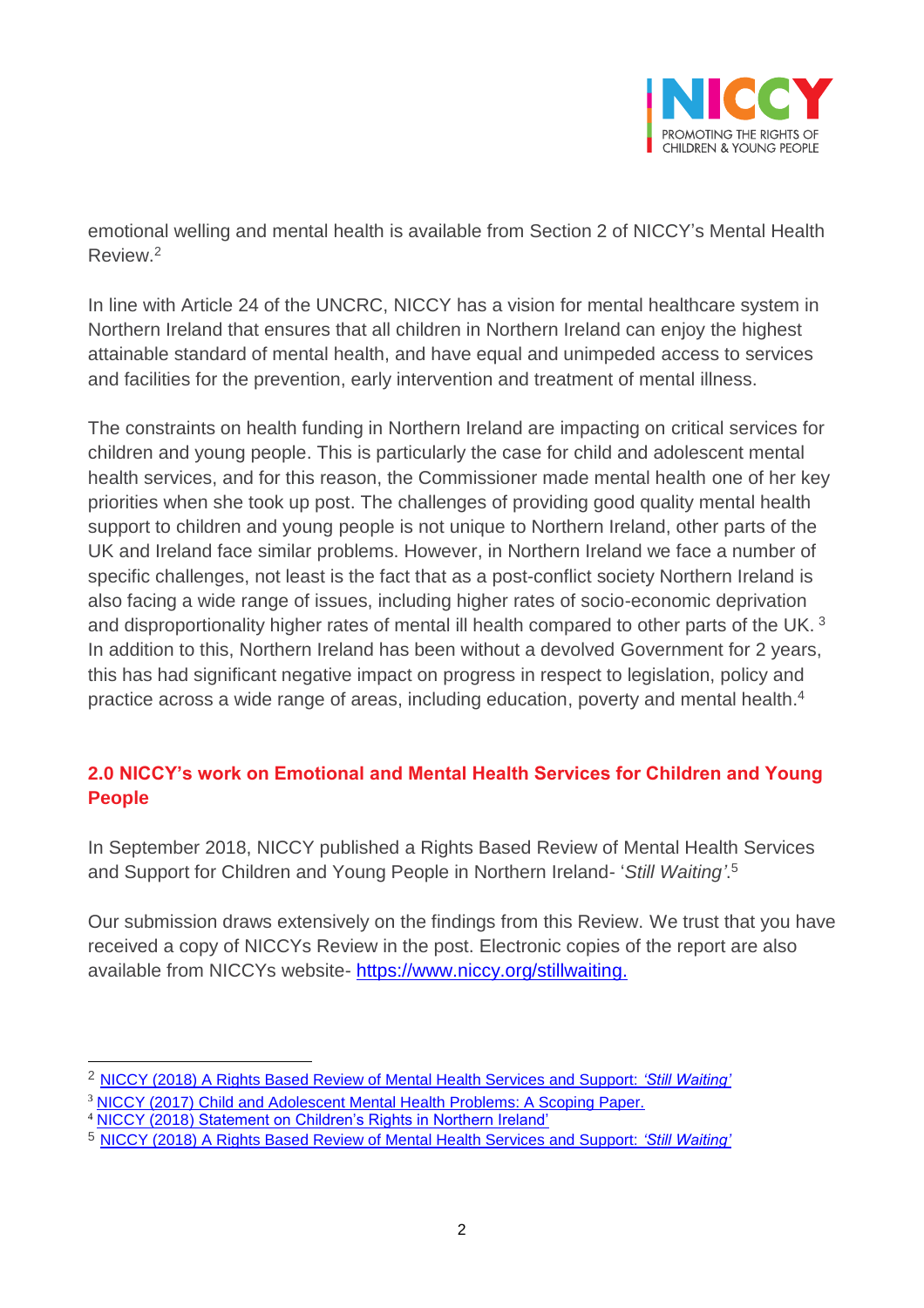

The Review was carried out by the Northern Ireland Commissioner for Children and Young People (NICCY) in accordance with its functions under Article 7(2) and 7(3) of The Commissioner for Children and Young People (Northern Ireland) Order 2003. The aim of the Review was to assess the adequacy of mental health services and support for children and young people, using a children's rights framework.

A mixed methods approach was taken to this Review, which included 3 strands of work as set out below:

## **1**. **Gathering children and young people's experiences of having had or trying to get help for their mental health.**

Feedback was gathered using an online survey with young people aged 11–21 years old, who had experience of accessing, or trying to access support for their mental health. In addition to the online survey which any child or young person could complete, face to face interviews were carried out with two specific groups of young people, these were young people with a mild learning disability or difficulty (aged 17–25 years old), and those who had alcohol and drug problems (aged 14–25 years old).

## **2. Mapping and analysis of operational data on mental health services.**

Key relevant authorities were asked for information on mental health services available to children and young people and activity data attached to them i.e. number of young people accessing services, demographic profile of service users and waiting times for accessing services.

#### **3. Mapping and analysis of investment in mental health services.**

Key relevant authorities were asked for a detailed budgetary breakdown of investment in services contained in the Stepped Care Model for CAMHS. The Stepped Care Model is the regionally agreed model for the organisation and delivery of Child and Adolescent Mental Health Services (CAMHS). The model is underpinned by a whole system understanding of mental health in which the 'provision of services to enhance mental and emotional well-being is wider than statutory health and social care and involves community and voluntary sector groups, education and youth justice organisations.'<sup>6</sup>

<sup>6</sup> [DHSSPS \(2012\) Child and Adolescent Mental Health Services: A Service Model](https://www.health-ni.gov.uk/publications/child-and-adolescent-mental-health-services-service-model-july-2012)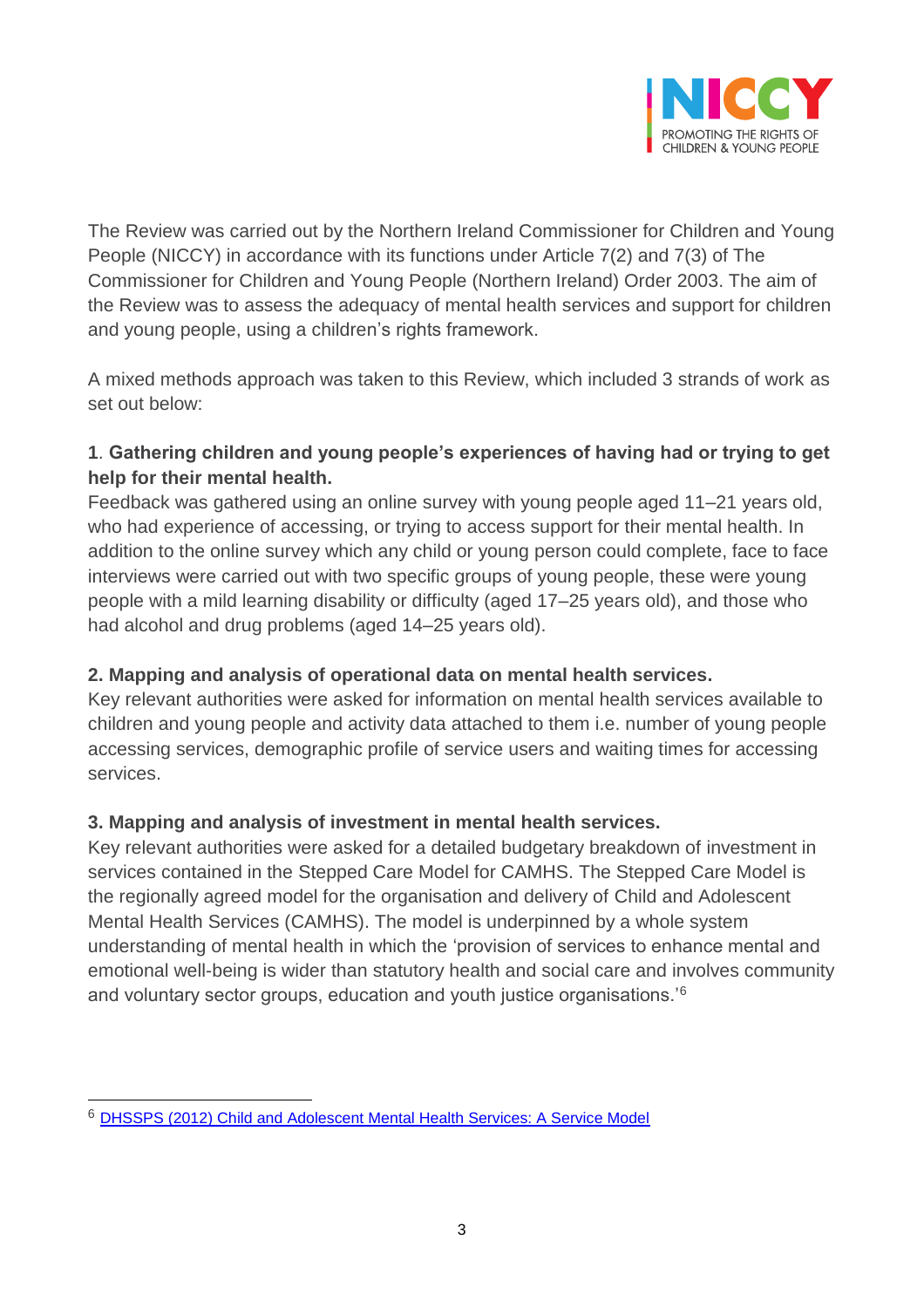

**Table 1.0: The Regional Model contains 5 different stages of support and there are a range of support or services that fall under each of these stages which are outlined in the diagram below.** 

| Step 1 | <b>Targeted Prevention</b>    | GP, school nursing, maternal care services,<br>school nursing, health visiting, public health<br>education, community / voluntary development,<br>youth services, education, independent sector. |
|--------|-------------------------------|--------------------------------------------------------------------------------------------------------------------------------------------------------------------------------------------------|
|        |                               |                                                                                                                                                                                                  |
| Step 2 | Early Intervention            | Primary mental health services, paediatric care                                                                                                                                                  |
|        |                               | services, child development services, infant                                                                                                                                                     |
|        |                               | mental health services, family support and                                                                                                                                                       |
|        |                               | social care, LAC Therapeutic services,                                                                                                                                                           |
|        |                               | community led mental health services, youth                                                                                                                                                      |
|        |                               | counselling, children's disability teams.                                                                                                                                                        |
| Step 3 | Specialised Intervention      | Elective CAMHS teams, eating disorder,                                                                                                                                                           |
|        | <b>Services</b>               | addiction services, specialist autism service,                                                                                                                                                   |
|        |                               | safeguarding services, Family Trauma Services,                                                                                                                                                   |
|        |                               | <b>Behavioural Support for Learning Disability</b>                                                                                                                                               |
|        |                               | Services,                                                                                                                                                                                        |
| Step 4 | <b>Integrated Crisis</b>      | CAMHS resolution and home treatment teams,                                                                                                                                                       |
|        | <b>Intervention Child and</b> | crisis residential care, intensive day care                                                                                                                                                      |
|        | <b>Family Services</b>        | support services.                                                                                                                                                                                |
| Step 5 | Inpatient and Regional        | Paediatric intensive care unit (PICU), acute                                                                                                                                                     |
|        | <b>Specialist Services</b>    | inpatient care, Secure care, forensic CAMHS.                                                                                                                                                     |

Source: Adapted from DHSSPS, 2012 Stepped Care Service Model for CAMHS

The report provides a depth and breadth of information on the experiences of children and young people who have accessed or attempted to access mental health services which has not been collected before. As such, it provides a vital insight into the child and adolescent mental health system from the point of view of the service user, the information is of particular relevance and value to those responsible for policy decision making, as well as those involved in the planning and commissioning of services.

In total, the Review contains 50 recommendations that encompass the entirety of a young person's journey with accessing or attempting to access mental health services and support. The recommendations range in their focus, however, additional investment is an overarching requirement, and sits alongside the need for better data collection and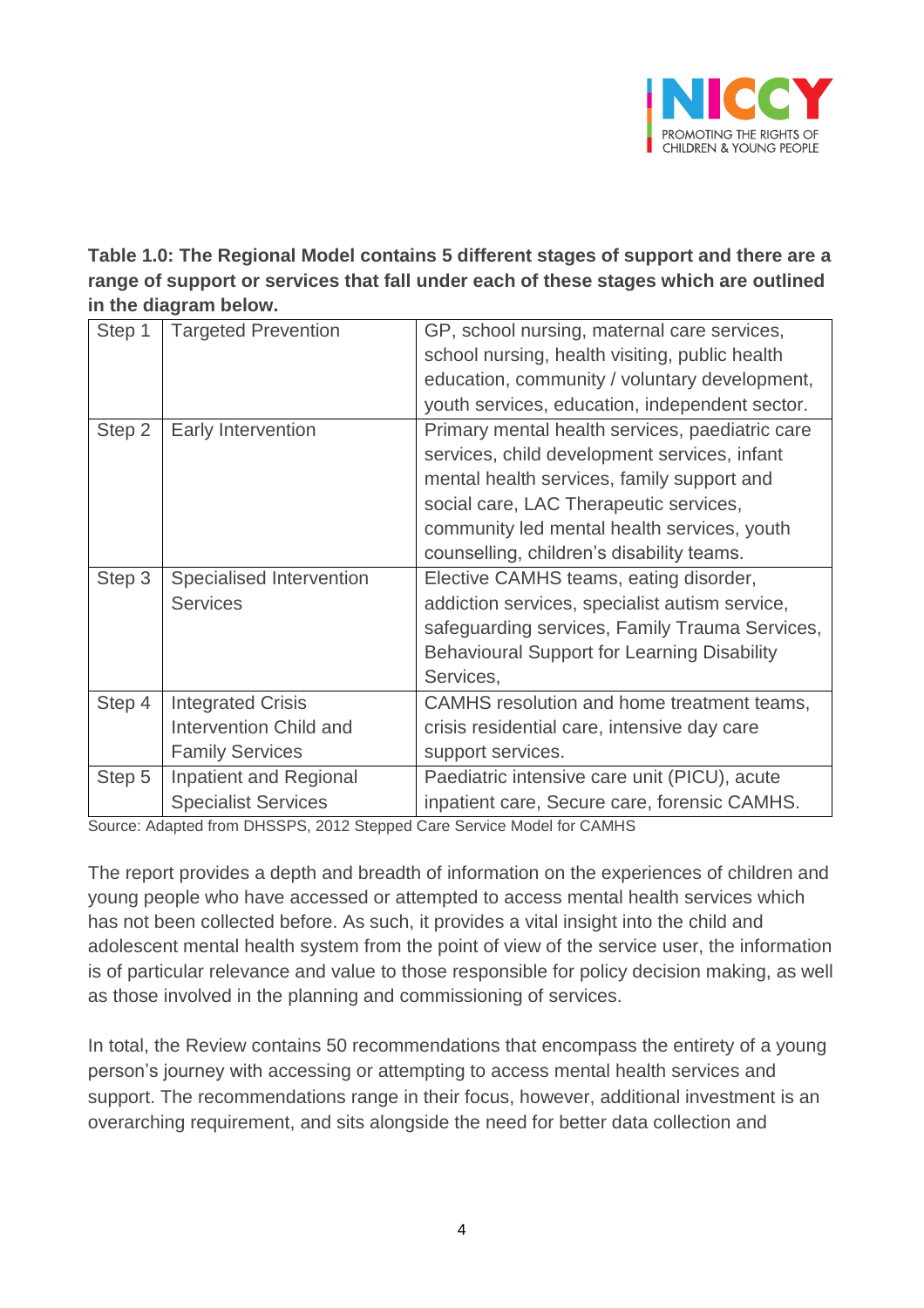

monitoring, better co-ordination and integration within and between services, and using existing resources differently. It is critical that services are configured in a way that reflects objective need, and are delivered in a young person friendly way. Our Review has identified that mental health services and support, particularly statutory services are not remodelling how services are delivered quickly enough, or in a way that is making a real difference to children and young people's experience of services.

#### **Our submission to the Inquiry draws extensively on the findings from NICCY's Mental Health Review and has focused on the following three questions:**

- 1. Which areas of health and social care are under most pressure and how could funding be used to alleviate these pressures?
- 2. Should the UK Government ensure that additional confidence and supply funding earmarked for specific areas is spent on those areas, and if so how?
- 3. How could funding in the short-term be used to bring about long-term transformational change in the HSC?

#### **1. Which areas of health and social care are under most pressure and how could funding be used to alleviate these pressures?**

NICCY's Mental Health Review found a mental health system under significant pressure, finding it difficult to respond to the scale of need and the complexity of issues with which children and young people are presenting. It identified significant variation in the availability, accessibility, acceptability and quality of mental health support available to children and young people in Northern Ireland.

NICCY welcomes the positive developments in child and adolescent mental health services in Northern Ireland over the past decade; this includes the publication of the Stepped Care Model for CAMHS as the regionally agreed model for the organisation and delivery of services. Other important developments include the establishment of Crisis Assessment Intervention Teams (CAIT), and more recently further investment in data and monitoring processes.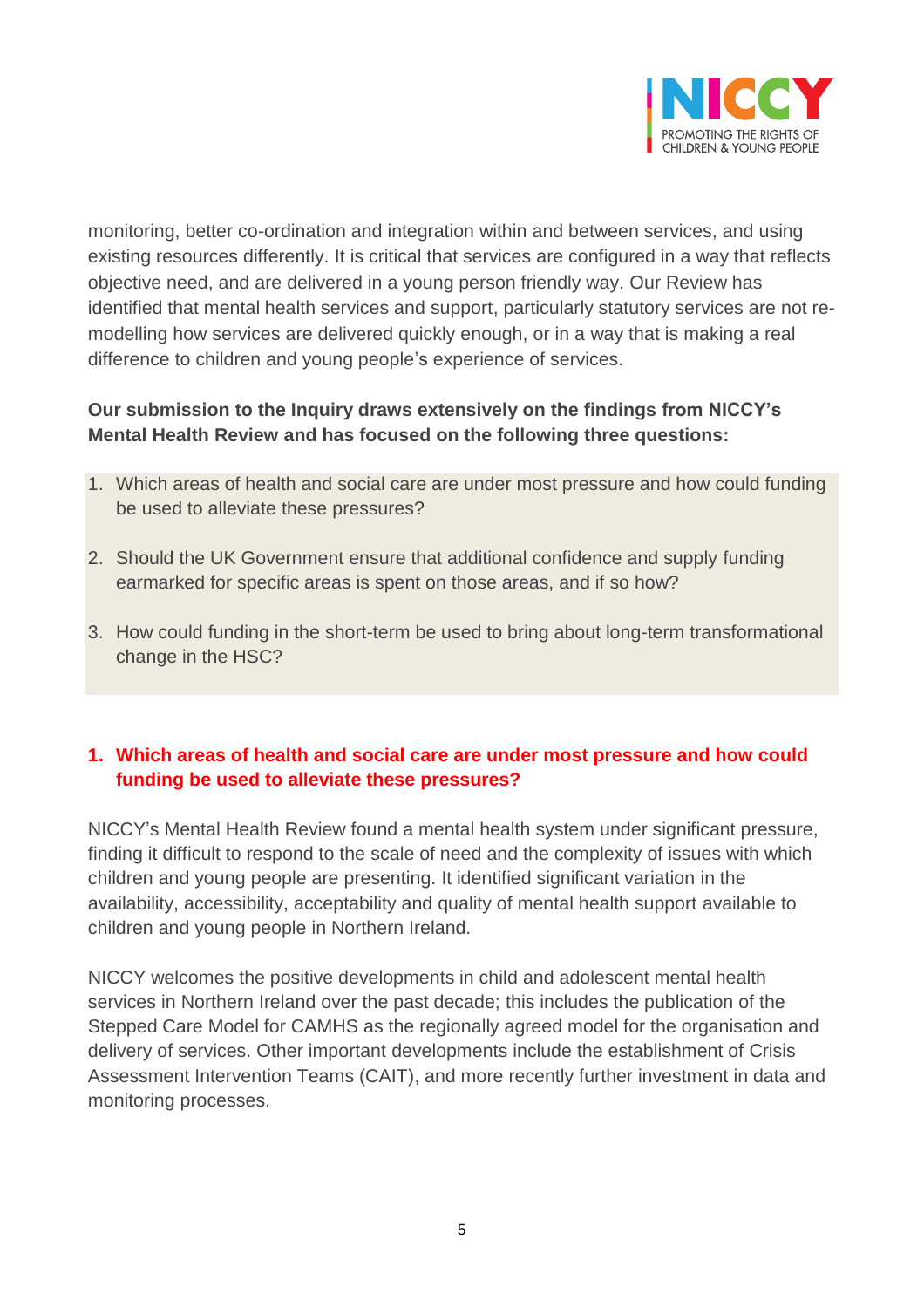

Unfortunately, the core budget for children's and young people's mental health services has not changed significantly enough to meet its ambitions for system reform. The pace of change has been too slow.

The strategic direction for mental health policy in the Department of Health over the last number of years has been based on the recommendations from the Bamford Review which was published in 2006 / 2007.<sup>7</sup> The Bamford Review remains one of the most comprehensive reviews of mental health and learning disability services that Northern Ireland has ever had. A Review of CAMHS was part of the suite of reports published by Bamford, and the Stepped Care Model for CAMHS published in 2012 became an outworking of this. As described above in Table 1.0, the Stepped Care Model is the regionally agreed model for the organisation and delivery of CAMHS. When the Model was published, figures were not provided on how much funding would be required to fully implement the core services across the region, but it was acknowledged that aspects of it would require additional funding. The plan was also for the core services with the framework to be in place within 5-10 years. Unfortunately, the necessary investment has not been provided, therefore the implementation of the Model continues to be a work in progress. The establishment of core services has not been carried out in a unified or consistent manner across Northern Ireland, therefore provisions are more developed in some Health and Social Care Trust (HSCT) areas than in others. Although there may be clear locality specific strategic and operational reasons for prioritising the development of some services over others, basic services should be available across the whole region and presently this is not the case, perpetuating the fragmented nature of CAMHS across different Trust areas.

The Department of Health has committed to the implementation of the recommendations included as part of the Bamford Review, this has included the development of action plans and progress reports to monitor change, however, they generally have limited focus on children and young people. The last published action plan was for the period 2012-2015 and has not been updated.<sup>8</sup> Furthermore, an evaluation / progress report for the period 2012-2015 remains unpublished as it did not receive full Ministerial and Executive clearance prior to the suspension of the Assembly in early 2017.

Since the Bamford Reports were published there has been a significant number of additional Reviews carried out on different parts of the child and adolescent mental health

<sup>7</sup> https://www.health-ni.gov.uk/articles/bamford-review-mental-health-and-learning-disability

<sup>8</sup> <https://www.health-ni.gov.uk/consultations/bamford-evaluation-your-experience-matters>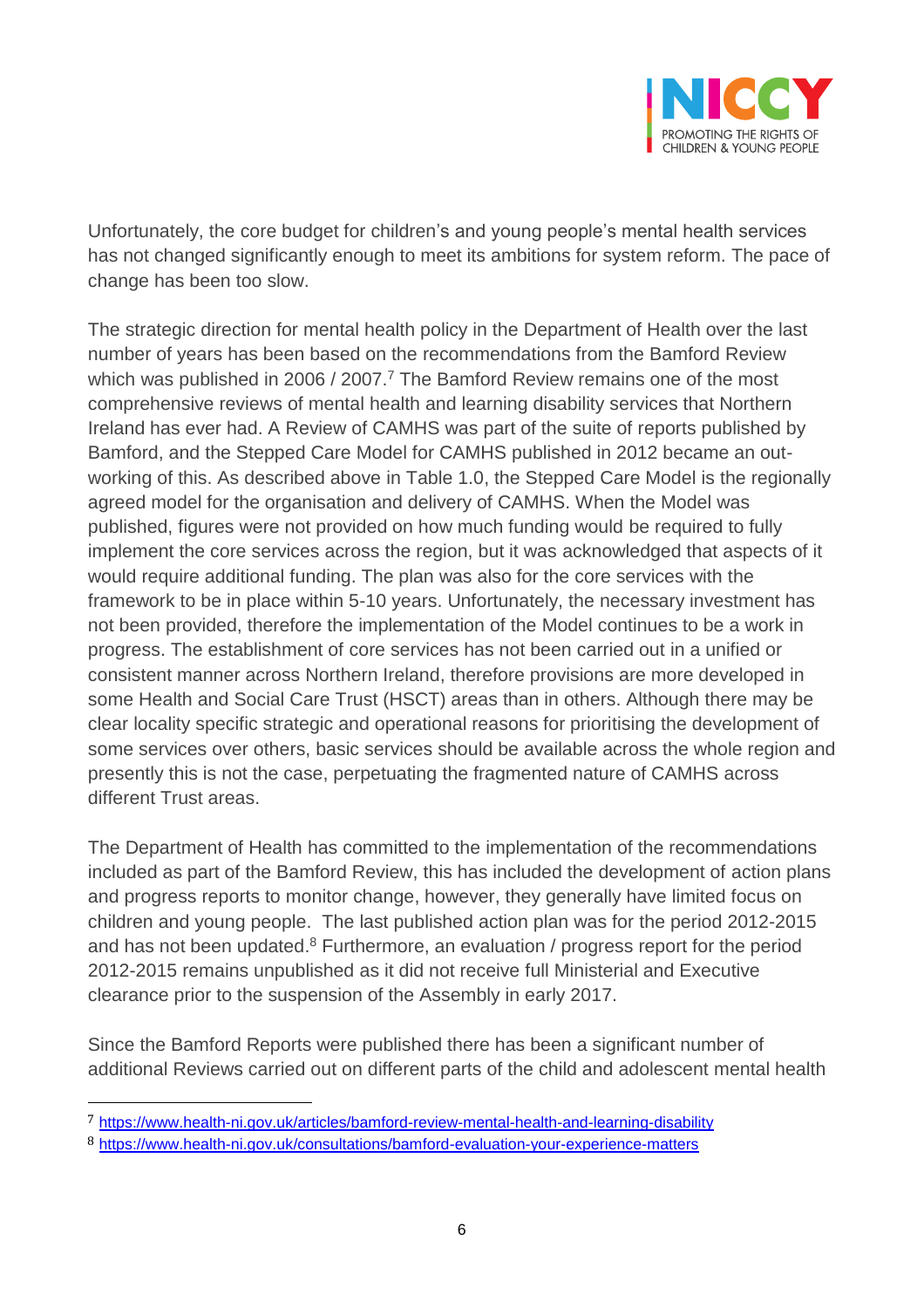

system, some of which are outlined below. These Reviews have outlined very important issues, including actions or recommendations needed to ensure that services are meeting need, however these Reviews have generally lacked clear implementation plans with the required financial and human resource; where implementation plans have been in place, delivery of actions have been vague, and targets have not always been met.

- 1. RQIA (2011) "Independent Review of Child and Adolescent Mental Health Services (CAMHS) in Northern Ireland";
- 2. Rees et. al., (2014) "A Review of Beechcroft and Child and Adolescent Acute Care Pathways";
- 3. HSCB and PHA (2017) "10,000 Voices: Regional Report- Experience of Paediatric Autism and CAMHS Project";
- 4. Leavey et al., (2017) "Improving mental health pathways and care for adolescents during transition to adult services in NI" (IMPACT); and
- 5. DoH (2018) "Review of Regional Facilities for Children and Young People"<sup>9</sup>

More recently, the DoH has started to carry out preliminary consultation on a 5 year Mental Health Plan with the focus on improving the general mental health of people in Northern Ireland. We welcome any developments the DoH can take to provide greater strategic focus on children's mental health, including setting out a clear and comprehensive plan on the provision of a regional model of CAMHS in Northern Ireland which provides a *'comprehensive array of services that addresses the physical, emotional, social and educational needs in order to promote positive mental health.' 10*

NICCY's view is that this planning work needs to take a much stronger focus on key actions across the life span, including those specific actions required in order to improve children's mental health. The 5-year mental health planning work is also in the context of no additional monies being available for mental health. Although not all reform requires additional investment, mental health provision for children and young people's mental health in particular, is an area where adequate and sustainable change does require significant additional funding given historic underinvestment.

The budgeting work that NICCY undertook as part of this Review provides one of the most comprehensive pictures to date, of how government funds emotional and mental health services for children and young people in Northern Ireland. The methodology applied in

<sup>&</sup>lt;sup>9</sup> This report has only been published in December

<sup>10</sup> [DHSSPS \(2012\) Child and Adolescent Mental Health Services: A Service Model](https://www.health-ni.gov.uk/publications/bamford-published-reports)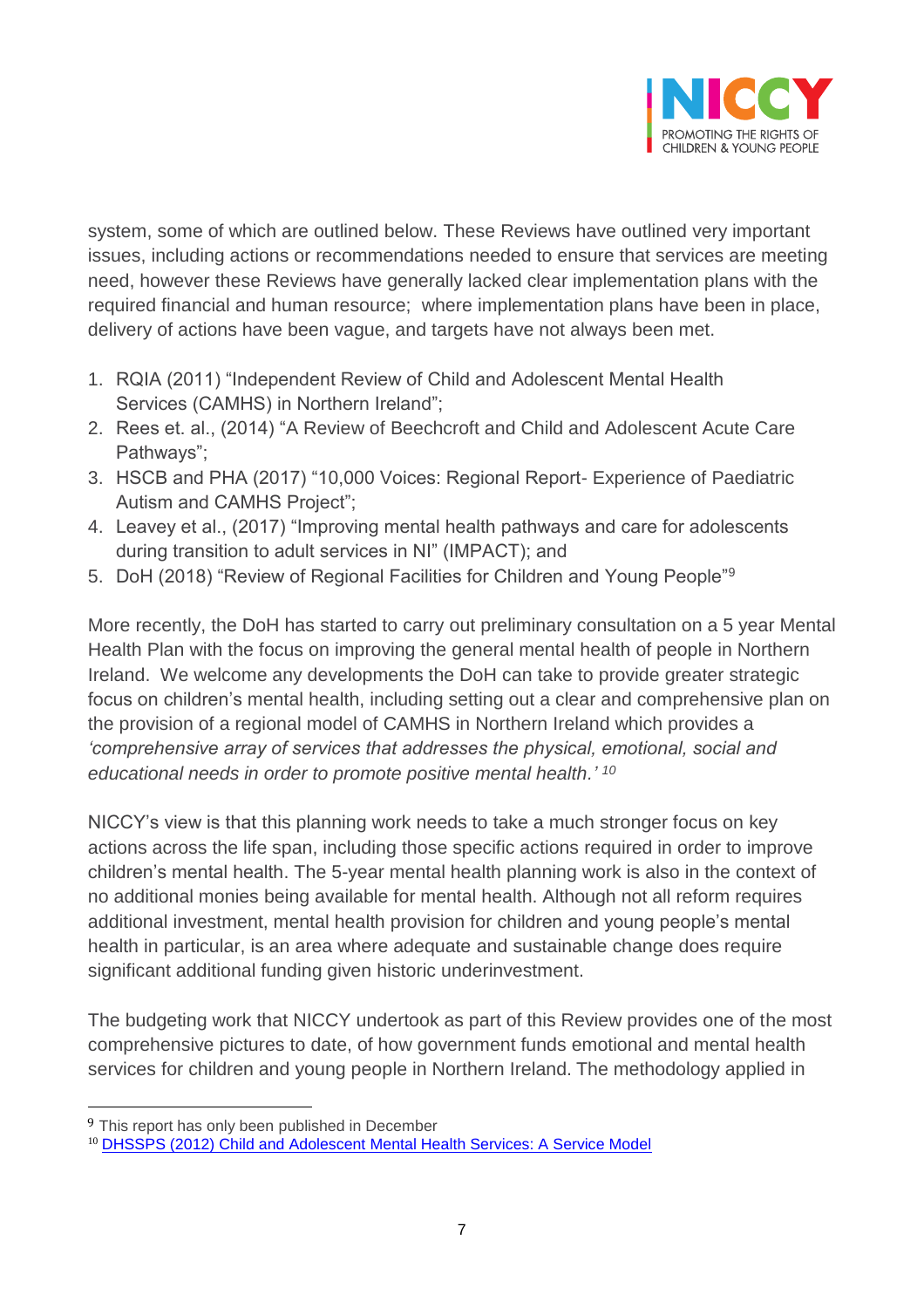

this piece of work was adapted from that used in the Dartington Social Research Unit (DRSU) children's budgeting project, commissioned by NICCY and Atlantic Philanthropies in 2015.<sup>11</sup> It was originally designed to map expenditure on a range of children's services in Health and Local Authority systems in England and was adapted in the 2015 project to the specific requirements of the Northern Ireland research. With guidance from DRSU, NICCY adapted the methodology further for this project, aligning it closely with the CAMHS Stepped Care model.<sup>12</sup>

NICCYs Review provided further evidence of the widely known fact that mental health services for children and young people in Northern Ireland are chronically under-funded.

Table 2.0 below outlines the range of investment across all levels of emotional and mental health services for children and young people. The most recent full year budgeting information available for the Review was 2015/16, it found that from an overall health budget of £4,036 million, just over £31 million was spent on child and adolescent mental health services, which is less than 0.8% of the budget. **This means that less than 1p in every pound of the overall health budget is invested in children's emotional wellbeing and mental health services.** 

|              | <b>BHSCT</b> | <b>NHSCT</b> | <b>SEHSCT</b> | <b>SHSCT</b> | <b>WHSCT</b> |             |
|--------------|--------------|--------------|---------------|--------------|--------------|-------------|
| Step 1       | £974,927     | £810,195     | £901,396      | £770,310     | £966,356     | £4,423,184  |
| Step 2       | £1,264,395   | £1,296,291   | £1,115,819    | £1,382,436   | £1,276,200   | £6,335,140  |
| Step 3       | £1,870,005   | £2,578,047   | £1,759,670    | £2,813,923   | £2,662,822   | £11,684,466 |
| Step 4       | £472,472     | £340,256     | £472,471      | $\star$      | $\ast$       | £1,285,199  |
| Step 5       |              |              |               |              |              | £7,490,950  |
| <b>Total</b> | £6,079,989   | £6,522,979   | £5,747,546    | £6,464,859   | £6,403,567   | £31,218,939 |

**Table 2.0: Total expenditure by Steps and HSCT areas, 2015–16**

\* Figures for Steps 3 and 4 services were provided combined for SHSCT, and for WHSCT

Figure 1.0 below outlines how the reported budget spend on emotional and mental health services for children and young people is broken down regionally across Step 1 -5 of the Stepped Care Model. As the graph illustrates the largest investment is concentrated in Steps 3 and 5, which are statutory or core CAMHS services.

<sup>11</sup> Kemp, F., Ohlson, C., Raja, A., Morpeth, L., and Axford, N., (2015) Fund-Mapping: The Investment of [Public Resources in the Wellbeing of Children and Young People in Northern Ireland,](https://www.niccy.org/media/2265/niccy-analysis-of-public-expenditure-part-2.pdf) Belfast: NICCY/Atlantic Philanthropies.

<sup>&</sup>lt;sup>12</sup> Further detail of the methodology is available in **NICCYs Mental Health Review**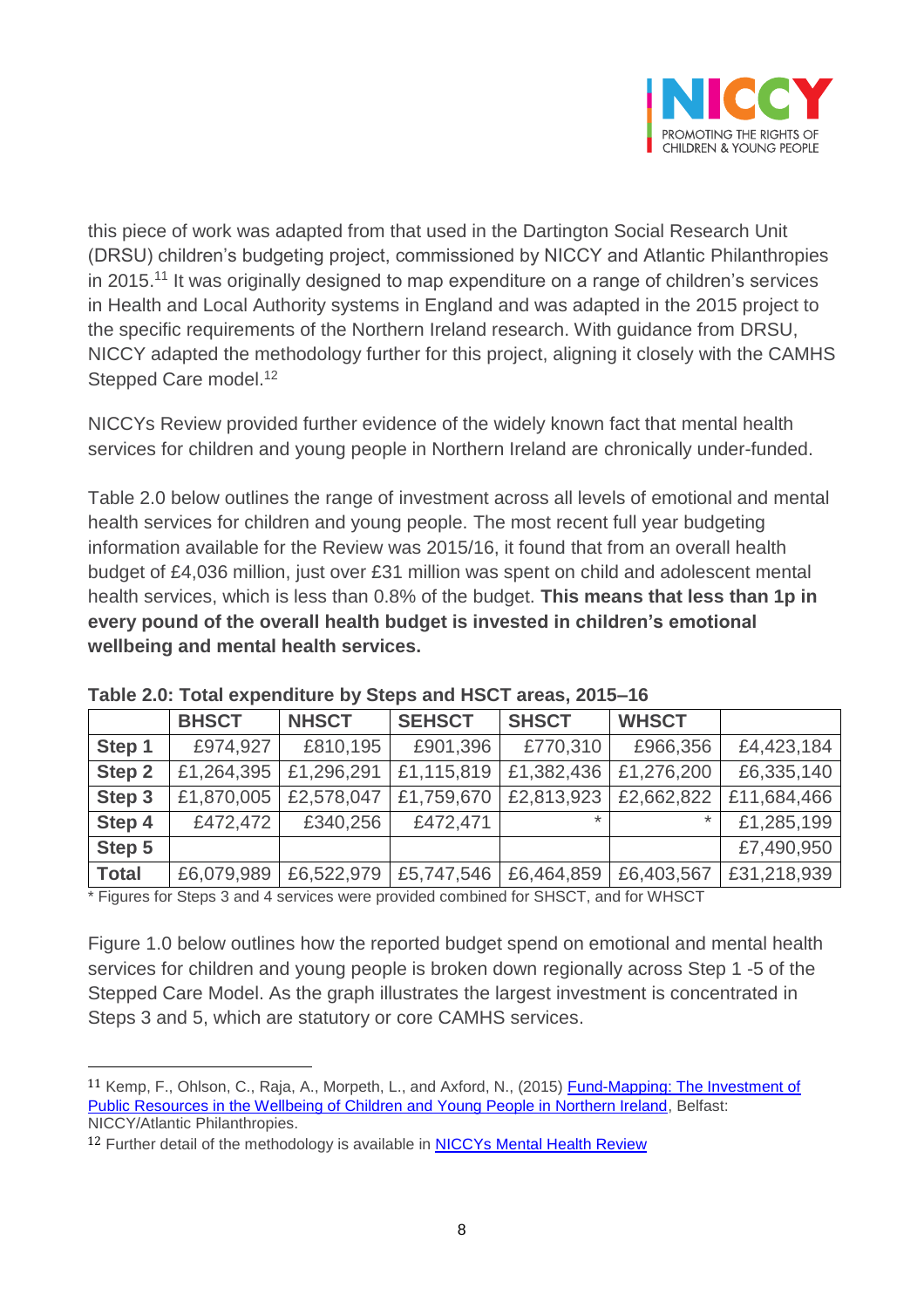



### **Figure 1.0: Regional Breakdown of budget reported by Step 1-5, 2015–16**

Table 3.0 shows the comparison in spend on statutory mental health services between adult (18 years and over) and child and adolescent (under 18 year olds) services. **The figures show that less than 8% of spend on statutory mental health services goes to under 18s, with the vast majority of spend going to services for those aged 18+**. This investment is hugely disproportionate, especially when one considers that half of mental health problems start by the age of 14 and 75% by the age of 18.<sup>13</sup>

#### **Table 3.0: Step 3-5 Budget spend between Child and Adult Mental Health Services 2015-16**

| <b>CAMHS</b>               | £19,574,861 <sup>14</sup> | 7.80%  |
|----------------------------|---------------------------|--------|
| <b>Adult Mental Health</b> | £231,384,895              | 92.20% |
|                            | £250,959,756              |        |

#### **NICCYs Mental Health Review has concluded that, in order to drive adequate and**

 $\overline{a}$ <sup>13</sup> Khan, L. (2016) Missed Opportunities: A review of recent evidence into children and young people's mental health, Centre for Mental Health 2016.

<sup>14</sup> Please Note: This figure was provided by HSCB to NICCY in 2017 and is separate to the budgeting data collected by NICCY.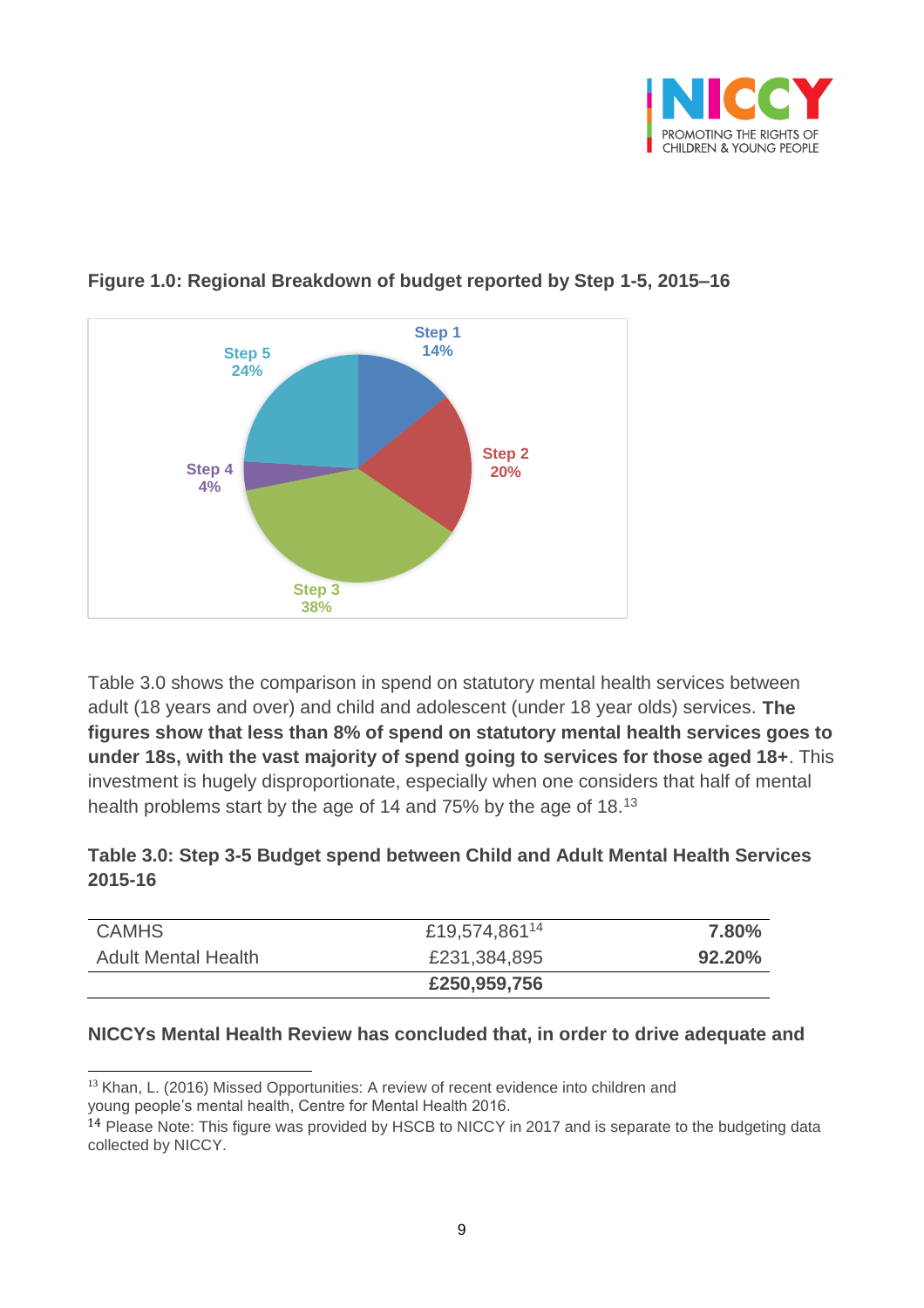

**proportionate spend on children and young people's mental health greater investment must be provided across prevention, promotion and rehabilitation services.** 

**More specifically the Review has recommended that sufficient investment is provided to fully implement the Stepped Care Model of CAMHS, to include the development of a Children and Young People Mental Health Transformation Fund.** 

**In order to drive these recommendations forward, NICCY has also recommended that an inter-departmental and inter-sectoral project board should be established to oversee the range of recommendations made within the Review. This includes a specific role for the Project Board to review the funding of emotional and mental health services and to determine where additional resources should be allocated to have the most positive impact on the greatest number of children and young people.** 

**The fund mapping methodology used as part of NICCYs Review should be used to map changes in spending on emotional and mental health services over time. This should be robustly reported on to show the progressive realisation of children's right to health and their compliance with the statutory duty placed on agencies by the Children's Services Co-operation Act 2015<sup>15</sup> to work together to improve the wellbeing of children and young people.**

Investment in children and young people's mental health services is widely accepted as insufficient, including by previous Health Ministers in Northern Ireland and civil servants working in health policy and commissioning.

The most recent high-level policy direction in terms of health and social care comes from 'Health and Wellbeing 2026, Delivering Together'<sup>16</sup>, which provides 'a 10 year approach to transforming health and social care'. With respect to mental health, a number of commitments were made to achieving parity of esteem between mental and physical health, including better specialist services (such as perinatal mental health), expansion of community services and those to deal with the trauma of the past.

The then Minister for Health, Michelle O'Neill MLA, stated in the document:

<sup>15</sup> <https://www.legislation.gov.uk/nia/2015/10/contents>

<sup>16</sup> [DoH \(2016\) Health and Wellbeing 2026 -](https://www.health-ni.gov.uk/publications/health-and-wellbeing-2026-delivering-together) Delivering Together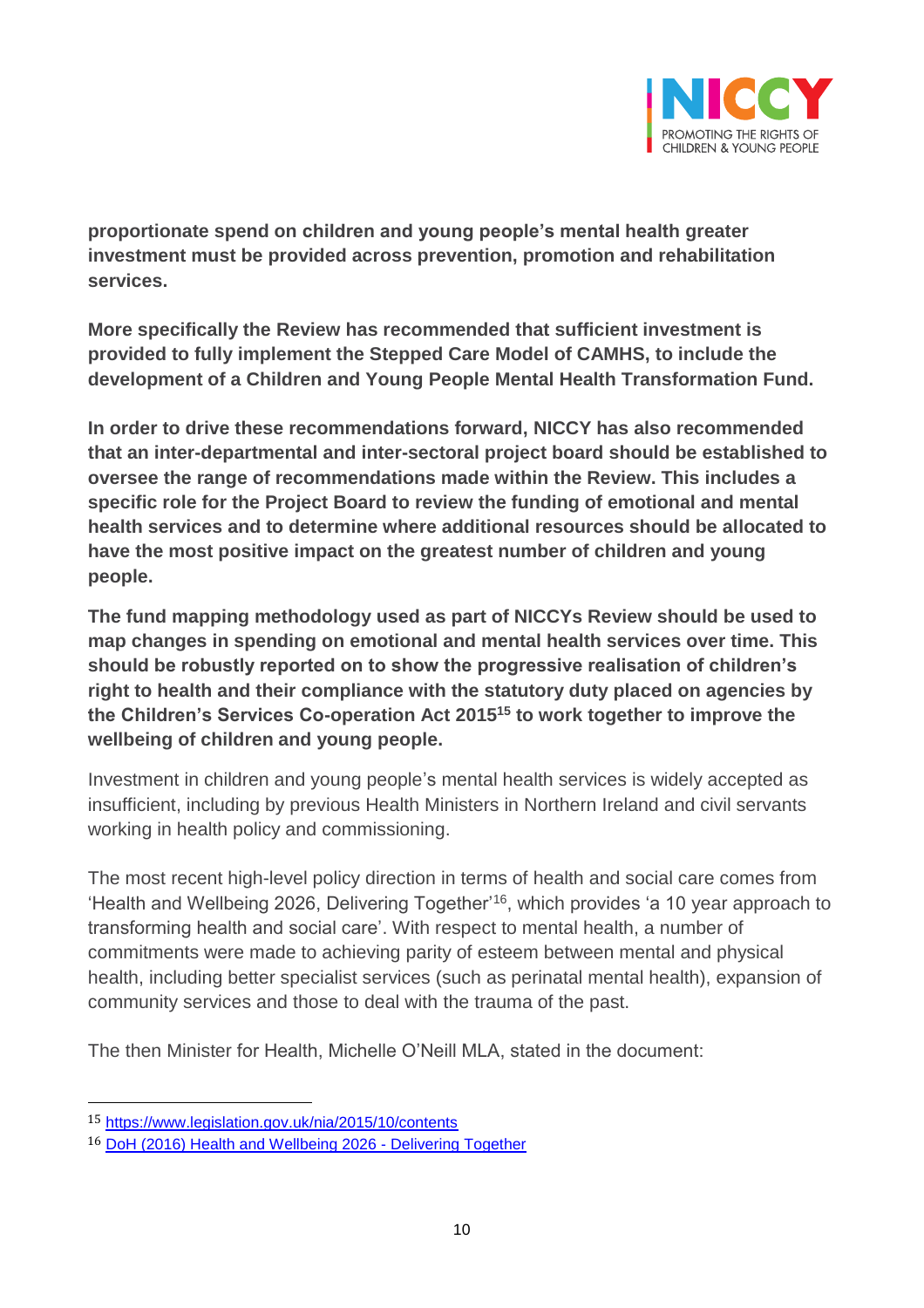

*"Mental health is one of my priorities as Minister of Health, and it is an issue that I will champion at every opportunity. I want better specialist mental health services. This would include further support for perinatal mental health and inpatient services for mothers, with potential to address the need that exists across the island. We will expand services in the community and services to deal with the trauma of the past. Underpinning all of this, I am committed to achieving a parity of esteem between mental and physical health to ensure that we are tackling the true impact of mental health on our communities."*

Achieving parity of esteem between physical and mental health is an ambition for Governments across the UK, unfortunately, it has yet to be fully translated into decisions that are made at a policy and commissioning level. A recent report by the Institute for Public Policy Research looked at health spending in England and compared access and quality of mental health care to physical health care. It found that to guarantee parity of esteem, mental health spending must double by 2030, alongside uplifts in public health and social care budgets. This equates to a 5 per cent annual increase in the mental health budget. The report also states that spend in mental health must go up faster than the overall increase in health spending for parity to be achieved. <sup>17</sup> Workforce data collected by the Royal College of Paediatrics and Child Heath (RCPCH) through a workforce census carried out every 2 years across paediatric services in each region of the UK, highlights that in general gaps in staffing is higher in NI than in any other part of the UK.<sup>18</sup>

The HSCB is the statutory body responsible for commissioning mental health services in Northern Ireland, this includes child and adolescent mental health services (CAMHS). It has calculated that investment in CAMHS should be around 10% of the mental health budget, this estimation is based on a similar proportion of the UK national spend on mental health, and has thus identified a funding gap of £4.8 million per annum. The HSCB have also indicated that any additional money would be focused on prevention / early intervention work.<sup>19</sup> It is concerning and frustrating that an uplift in recurrent funding for child and adolescent mental health services has not happened, despite bids from within commissioning planning processes. This is also despite a greater focus of mental health and public health campaign work, which is encouraging people to seek help when they need it. <sup>20</sup> Unlike other parts of the UK, core funding for children's mental health has not

<sup>17</sup> **[IPPR \(2018\) Fair Funding for Mental Health](https://www.ippr.org/research/publications/fair-funding-for-mental-health)** 

<sup>18</sup> [https://www.rcpch.ac.uk/work-we-do/workforce-service-design/workforce-census-2017.](https://www.rcpch.ac.uk/work-we-do/workforce-service-design/workforce-census-2017)

<sup>&</sup>lt;sup>19</sup> Letter to NICCY from HSCB in response to request for information, March 2017.

<sup>&</sup>lt;sup>20</sup> Inspire- 'Change your Mind', 'Time to Talk', [https://www.changeyourmindni.org/.](https://www.changeyourmindni.org/) Mind Your Head <https://www.mindingyourhead.info/>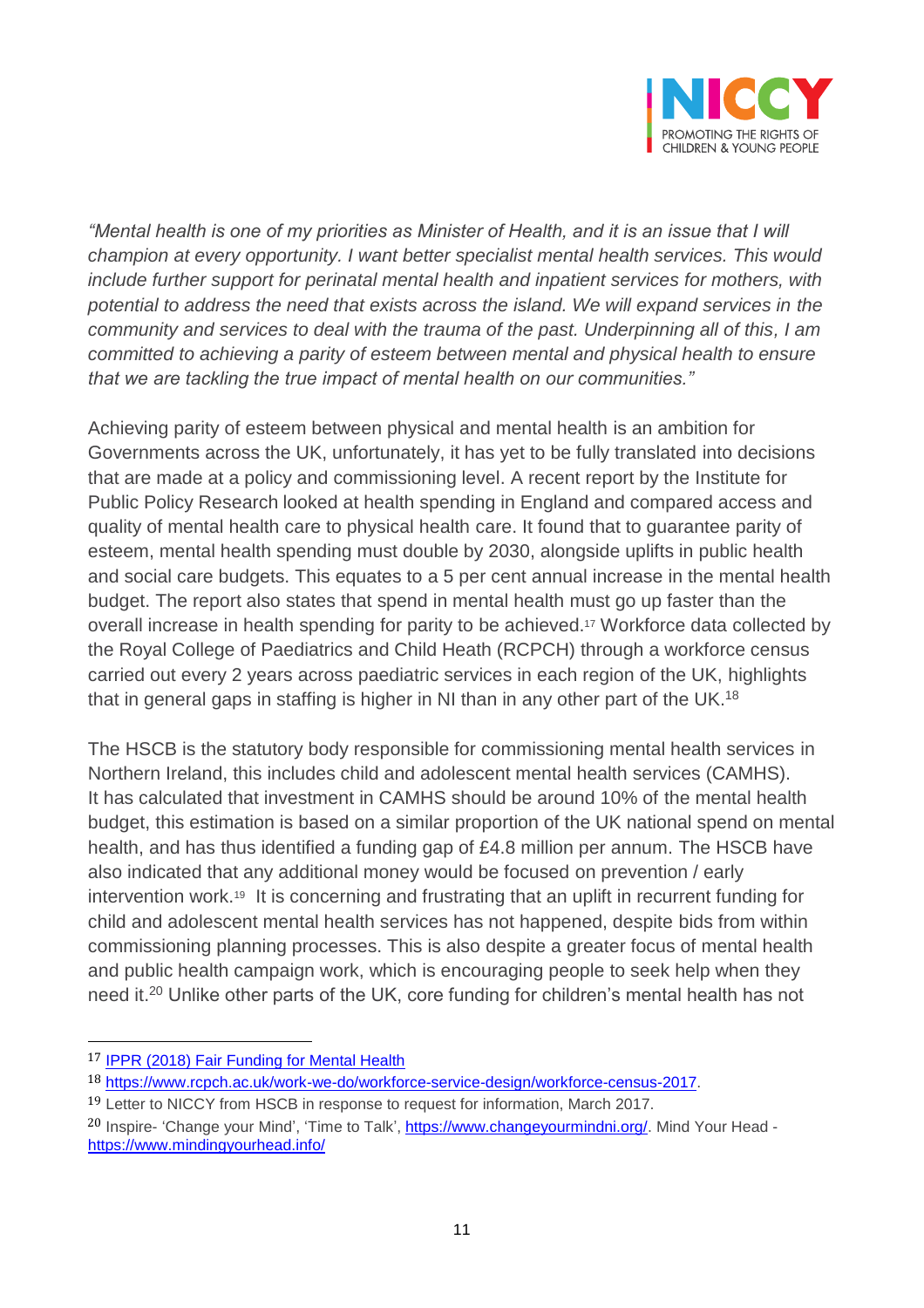

increased. <sup>21</sup> This lack of funding is set against a context of increasing scale and complexity of need.<sup>22</sup> This includes the fact that in all parts of the UK other than Northern Ireland, suicide rates are falling.<sup>23</sup> Although rates of suicide across NI are not necessarily directly comparable, this is a worrying trend.

#### **Doing things differently - meaningful and effective integration of services**

To drive real positive and sustainable change in the availability, accessibility and quality of mental health services and support available to young people, we need a system that works together - a system that recognises that children's lives cannot be compartmentalised and which organises itself in way that reflects that. Nowhere is this need for a whole system approach more critical than in the complex reality of children's emotional wellbeing and mental health.

The fund mapping work carried out as part of NICCY's Mental Health Review identified that a range of funders and agencies were providing services to support children and young people's emotional and mental health. It found that in terms of Steps 1 and 2 services, three key bodies fund critical universal preventative and targeted early intervention services, these are Public Health Agency (PHA), Education Authority (EA) and Health and Social Care Board (HSCB). Moreover, most of these services are provided by voluntary sector organisations, some of which are able to draw in additional resources through charitable funding. The remaining services which fall under Steps 3 to 5 are statutory services that are in the main, funded through the HSCB.

It is important that all these agencies work together in planning, commissioning, delivering and evaluating these services in order to ensure that finite resource are being used to best effect. Planning for new CAMHS investment is taken forward through the HSCB regional commissioning group and the HSCB Finance Directorate subsequently allocates funding to Trusts on the basis of 'capitation fair shares'. A 'capitation formula' is a statistical formula designed to measure the relative need for resources across localities, and is used to distribute additional resources. The formula is built up from individual programme of care models, taking account of a range of factors, including differences in population size and age/gender mix; this is aggregated to provide a 'composite fair share' for each locality.

<sup>21</sup> [OCCE, Children's Mental Health Briefing: November 2018](https://www.childrenscommissioner.gov.uk/publications/)

<sup>22</sup> [NICCY \(2017\) Child and Adolescent Mental Health Problems: A Scoping Paper.](https://www.niccy.org/media/3112/camhs-definitions_final.pdf)

<sup>23</sup> Samaritans- [Suicide Fact and Figures -](https://www.samaritans.org/about-us/our-research/facts-and-figures-about-suicide) 2018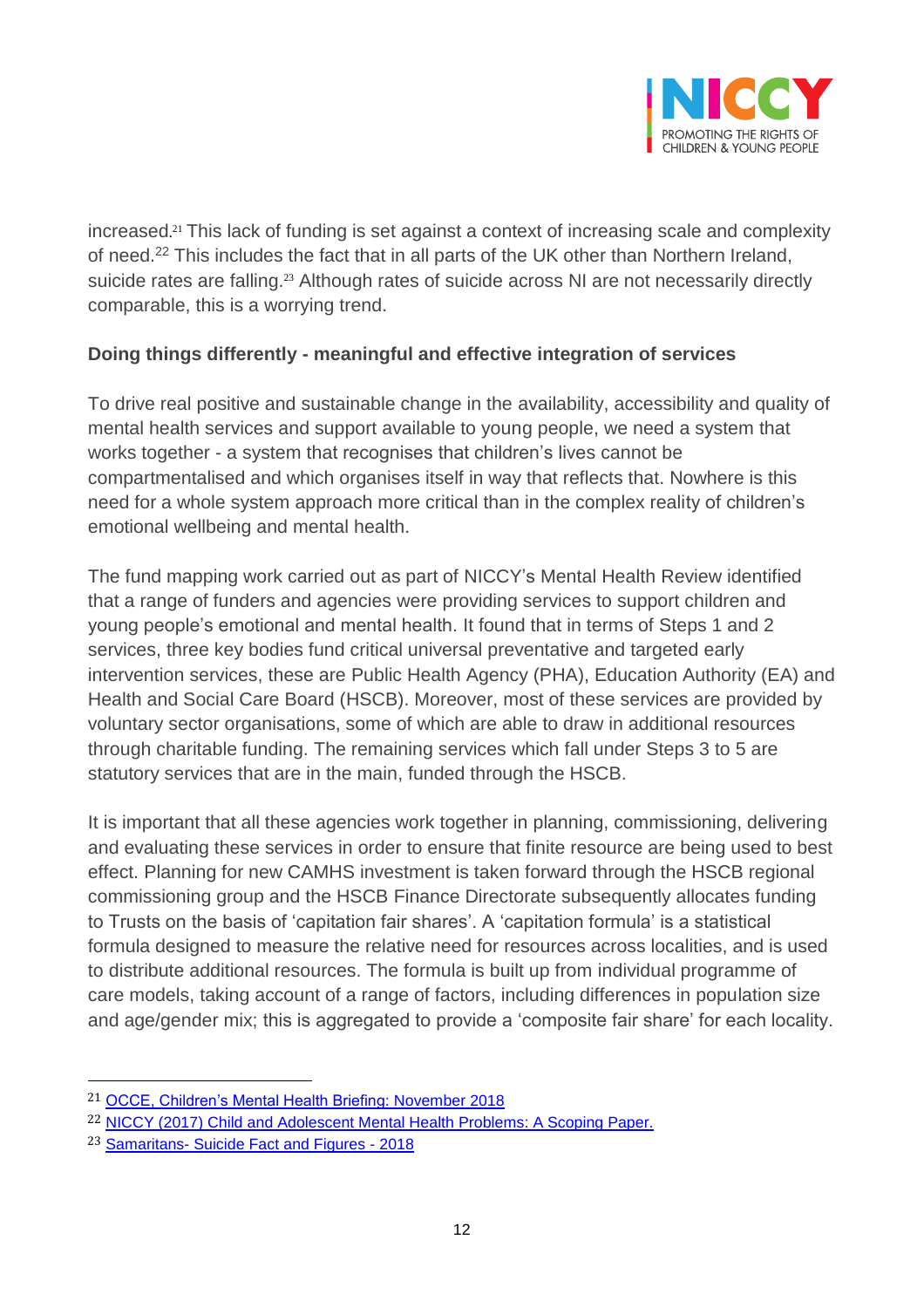

However, prevalence data it is not available in Northern Ireland, therefore these assessments cannot be based on a robust measure of known mental health needs.

The majority of the existing investment in CAMHS is within HSCT baseline funding and reflects an accumulation of historical investment rolled forward year on year. Baseline resources are already committed with staff employed in the services established within Trusts, and are periodically reviewed to reflect changing local priorities, population data and any requirement for efficiencies.

NICCY's Review found that within HSCTs, the configuration of services tends to reflect historical developments rather than necessarily the most efficient structures. Consequently some mental health services or support sit within directorates or programmes of care that aren't easy to identify, thereby preventing the flow of funding reaching the intended group, and limiting the impact of services on intended outcomes. One example of this which is highlighted in NICCYs Review concerns mental health services for children with learning disabilities. During the Review it became evident that young people with a learning disability are not clearly visible in the mental health system. This lack of visibility and integration of mental health and learning disability services is apparent in the commissioning and management structures, including Programmes of Care. Within Healthcare in Northern Ireland, there are seven Programme of Care (POC) which are divisions of healthcare into which activity and financial data are assigned. They are used to plan and monitor health services and are not defined by age. POC 5 is a defined division of healthcare that focuses on Mental Health Services for all ages and excludes learning disability services. POC 6 is the division of healthcare for Learning Disability Services which also includes the Iveagh Centre.<sup>24</sup> The Iveagh Centre is an assessment and treatment centre for young people with a learning disability who have a range of support needs that includes mental health.

This fragmentation of services can make it more difficult to ensure that planning and investment in mental health services is done adequately and equitably. The lack of integration of mental health and learning disability services within the commissioning and financial planning part of the system, has obvious implications for other parts of the system, which includes service delivery and monitoring. The segregation of mental health and learning disability services also means there are a lack of professionals trained and experienced in working with children that have a learning disability and a mental health

 $\overline{a}$ <sup>24</sup> [HSCB \(2018:1\) Regional CAMHS Services Review Group-](https://www.niccy.org/media/3112/camhs-definitions_final.pdf) (CAMHS Dataset), Draft Definitions - June -[Version 9.](https://www.niccy.org/media/3112/camhs-definitions_final.pdf)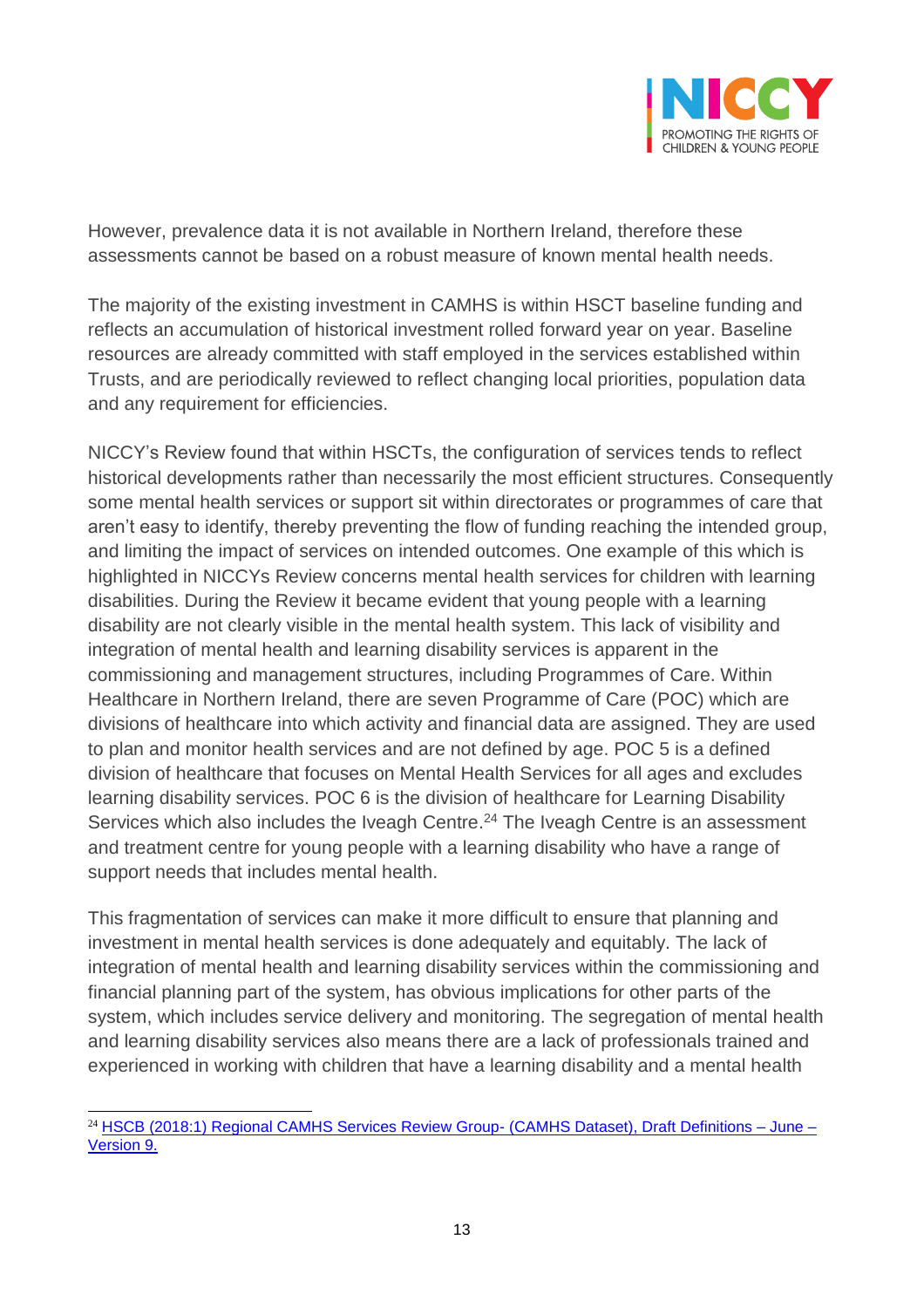

problem. <sup>25</sup> It can also negatively affect innovation in these services, as commissioning processes become more difficult.

The challenge of providing good quality and accessible mental health services is not unique to Northern Ireland. Other Governments face similar challenges, and it is recognised that system structure and commissioning processes are extremely important and are the basis for ensuring fair and equitable access to services.

For example, in a recent review of services for children and young people with learning disability in England, commissioned by the Department for Health, it was stated that:

*'there currently appears to be no line of sight for our group of children through the system. The way the system is structured reinforces the status quo. The fragmentation across three statutory agencies builds inertia within them and breeds a lack of ownership.' (..)*  'our children cry out for a cross government, cross system approach. They should sit at the *heart of joint commissioning and yet they don't.'<sup>26</sup>*

More generally, the Review found that commissioning is fragmented, which makes it difficult to identify appropriate funding sources for new innovations or for changes to be made to current services. In some cases staff must approach a number of commissioners across different Directorates to fund important work. During the Review this became particularly apparent with regards seeking information about funding for mental health services and support for young people with a learning disability.

Serious consideration needs to be given to a reconfiguration of the Health Programmes of Care to make these fit for purpose, meeting the current and future needs of children and young people rather than continuing with structures and processes that are aligned to outdated historical legacies.

NICCY's Review also found a lack of recognition or practical out-working of the Stepped Care Model of CAMHS. This was most evident within agencies or services that are not mental health specific. For example, at a number of stages during the Review, the Education Authority made it clear that it does not align itself to the Stepped Care Model,

 $\overline{a}$ <sup>25</sup> [Lundy, L., Byrne, B., and McKeown, P. \(2012\) Review of Transitions to Adult Services for Young People](https://www.niccy.org/publications/2012/september/13/review-of-transitions-to-adult-services/)  [with Learning Disabilities.](https://www.niccy.org/publications/2012/september/13/review-of-transitions-to-adult-services/)

 $26$  Lenehan (2017) These are Our Children: A Review by Dame Christine Lenehan, Director, Council for [Disabled Children, Department of Health.](https://www.gov.uk/government/publications/lenehan-review-into-care-of-children-with-learning-disabilities)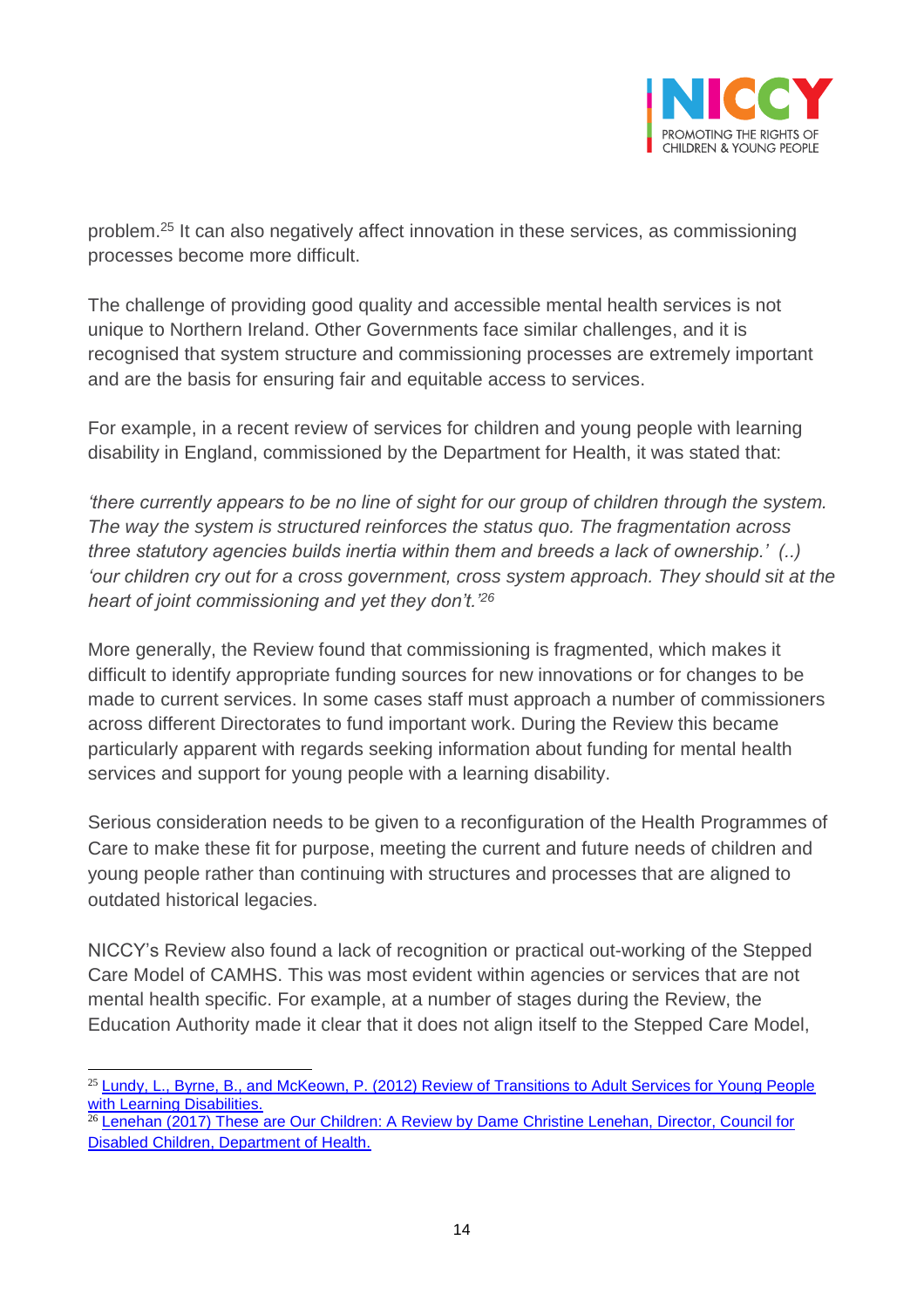

perceiving it to be relevant only to statutory mental health services and not the education system. This lack of integration was also apparent in other parts of the system such as A&E. There is still work to be done to ensure that a range of services and professionals work together and understand their role in supporting children and young people's emotional wellbeing and mental health, as a core part of the mental health system.

The mental health care system must be part of the broader transformation plans for the health and social care system.<sup>27</sup> It makes sense to see mental health alongside physical health and social care, as in young people's day to day lives they are inextricably linked. There is broad recognition of the need for parity of esteem between physical health and mental health.<sup>28</sup> In the context of realising the vision set out in the Stepped Care Model for CAMHS, there is also a need to ensure that equal value is placed on services and professionals working across different steps of the Model. This includes equal value and parity of esteem between prevention and early intervention services (Steps 1 and 2), and more specialist mental health services (Steps 3 – 5).

**NICCYs Review has recommended that mental health services are included as part of the broader health and social care transformation programme.** 

**The Review has set out a number of recommendations that relate to the development of real and meaningful joined up working between services. In particular, the Review recommends:**

- **The development of a long term and sustainable 'funding and practice partnership' model which takes account of the investment required across all key services and sectors included in the Stepped Care Model; and**
- **Formalisation of the relationship between statutory CAMHS and VCS through the development of clear strategic policy direction.**

<sup>27</sup> [DoH \(2016\) Health and Wellbeing 2026 -](https://www.health-ni.gov.uk/publications/health-and-wellbeing-2026-delivering-together) Delivering Together; [Bengoa \(2016\) Systems, Not Structures –](https://www.health-ni.gov.uk/publications/systems-not-structures-changing-health-and-social-care-full-report) [Changing Health and Social Care](https://www.health-ni.gov.uk/publications/systems-not-structures-changing-health-and-social-care-full-report)

<sup>&</sup>lt;sup>28</sup> Royal College of Psychiatrists (2013) Whole-Person Care: From Rhetoric to Reality –Achieving Parity between Mental and Physical Health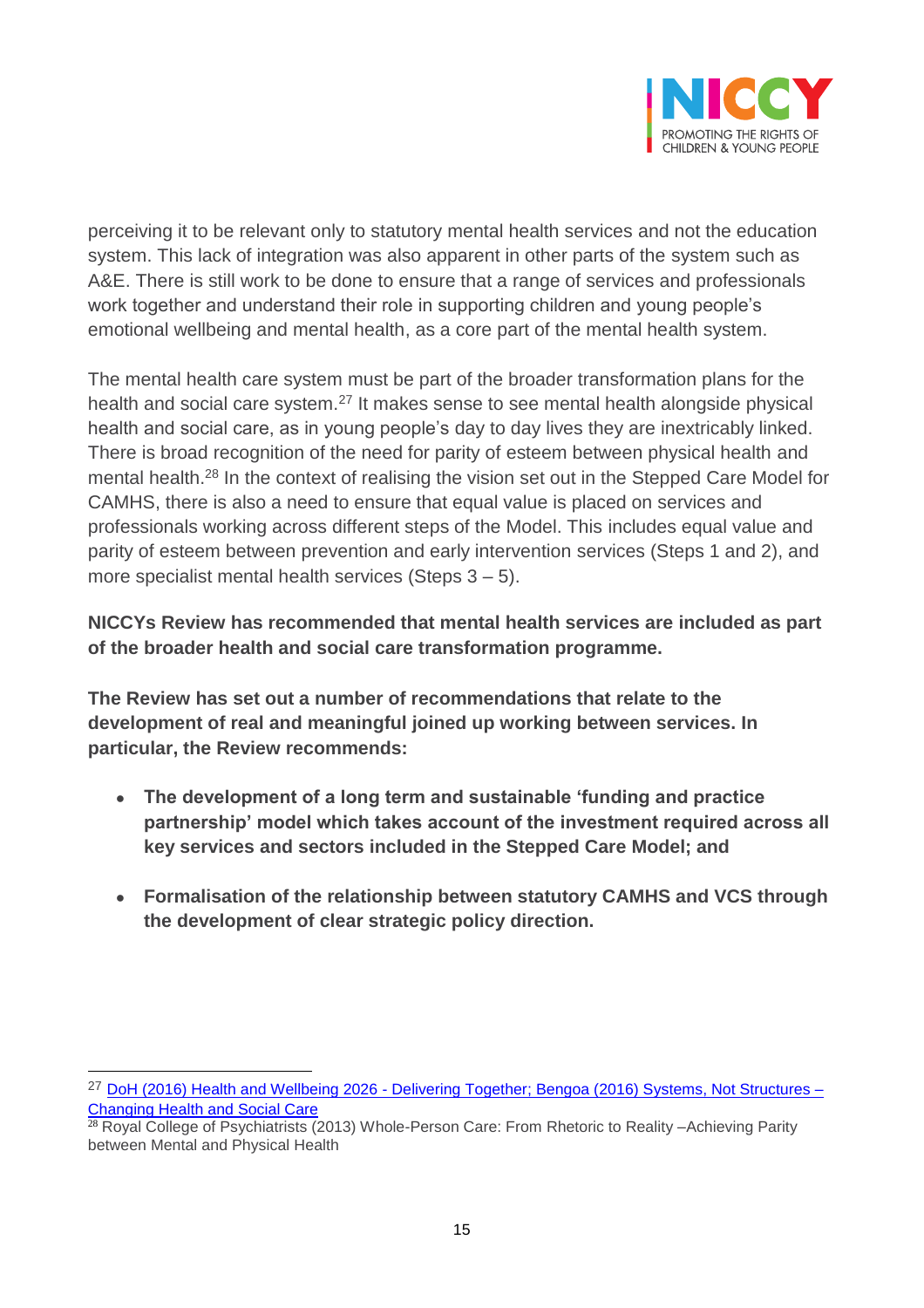

#### **Data and Monitoring**

Objective need should be the main driver in all decision-making processes that concerns children and young people's mental health. To deliver the best services for children and young people who are at risk of developing poor mental health, or who are presenting to services with mental health problems, it is necessary to understand the scale of the need, how well existing services are meeting need and where the gaps are. There is also a need to have a clear understanding of how investment is distributed across mental health services and how much additional investment would be required to meet the identified gaps in services and support. Identifying budget spend on its own is a crude measure as there is increasing pressure on resources, it is essential that every effort is made to secure the best possible benefit from existing resources. This means that it is also important to explore the efficiency and effectiveness of services.

Those who commission services should regularly and robustly monitor how effective services are in delivering positive outcomes for children and young people. This would allow a clearer understanding of the opportunities to better co-ordinate programmes and services supported by different Departments and Agencies and to identify if improvements could be made to the commissioning and/or contracting processes. Mapping expenditure alongside outcome measurements would also help to determine whether a reconfiguration of funding for services would deliver better outcomes for the same budget.

NICCYs Mental Health Review found significant gaps in data collected on children and young people's mental health by Government on issues such as levels of need, demand and supply of services, investment and outcomes.<sup>29</sup>

This lack of data means it is not possible to provide an exact scientific figure on how much money is required to meet children's mental health needs. However, it is clear that children's mental health funding is chronically under-funded. There continues to be a lack of consistency in the availability, accessibly and quality of mental health services and support available to children and young people.

There are current developments underway to fill critical gaps in the operational data on mental health services for children and young people through a regional CAMHS dataset, and the first ever prevalence survey on the level of mental health need in the population of under 18's has been commissioned in 2018. These improvements in the data and

<sup>29</sup> [See Section 7, NICCY Mental Health Review for further detail](https://www.niccy.org/StillWaiting)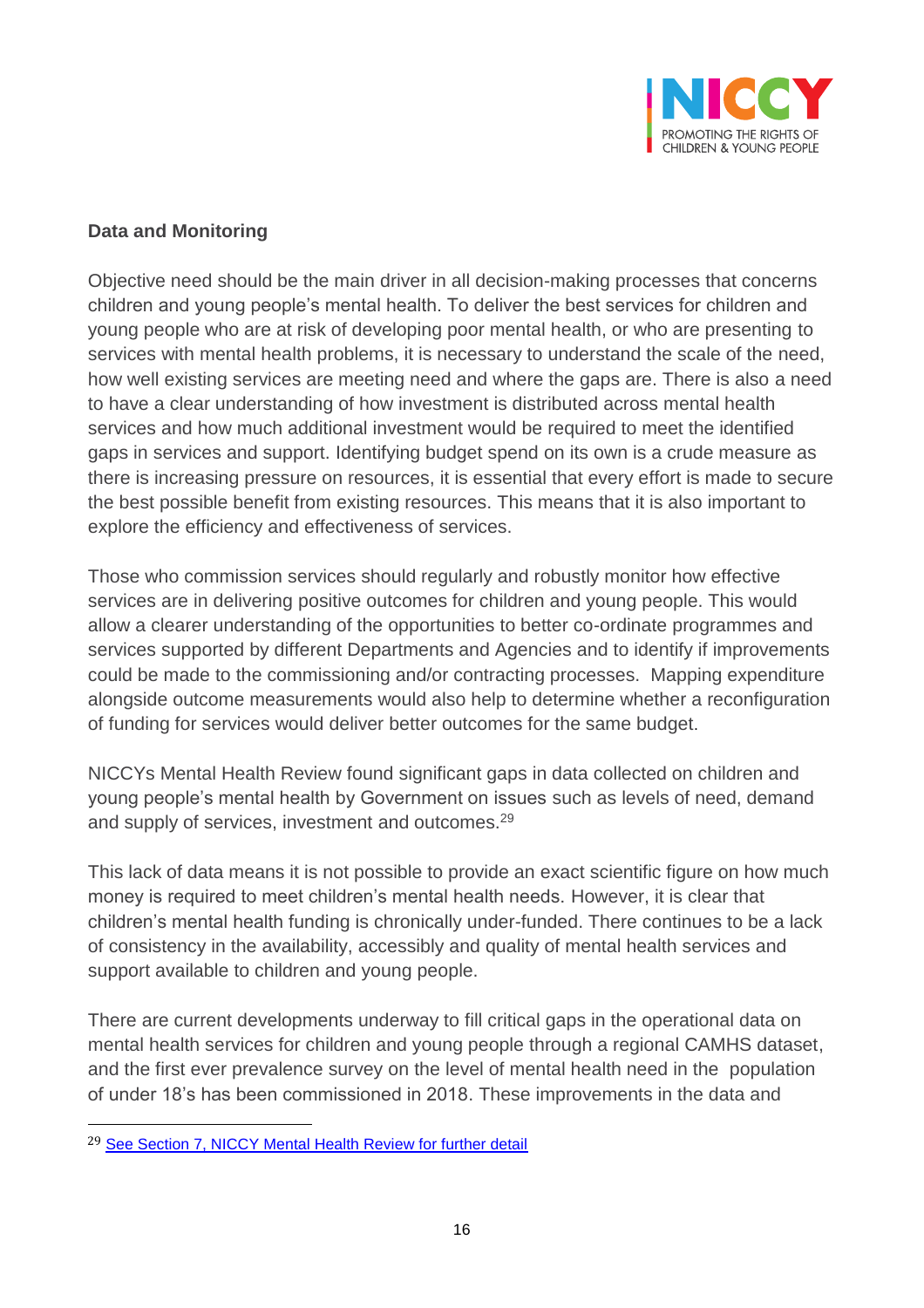

monitoring processes are being at least part funded using money provided through the Confidence and Supply Arrangement.<sup>30</sup>

**NICCY's Review has made a range of specific recommendations that relate to the need to ensure that the existing momentum continues in developments to fill gaps in data and monitoring and to ensure that data is publically available.** (See Recommendations 45-50; page 21 of main report for further details).

### **2. Should the UK Government ensure that additional confidence and supply funding earmarked for specific areas is spent on those areas, and if so how?**

Through the Confidence and Supply Agreement between the Conservative government and Democratic Unionist Party, a specific allocation of £10 million per annum, for five years, had been agreed for mental health services in Northern Ireland.

**NICCY firmly believes that the existing focus on Confidence and Supply funding to mental health should remain. We also recommend that a specific proportion of funding towards mental health is 'ring fenced' for children and young people's mental health services. In recognition of the fact that children and young people make up 25% of the population in Northern Ireland, we recommend that a minimum 25% of funding is dedicated to children's services.** This is also the advice NICCY provided to the Department of Finance (D0F) on the Northern Ireland Budgetary Outlook in Autumn 2017.

It is also significant to note that DoF within the Autumn 2017 Budgetary Outlook paper, stated that while it would be for a Health Minister to determine how additional resource would be spent, there were seven 'key areas for investment', one of which was 'Children and Adolescent Mental Health Services and infant mental health focussing on early intervention' 31

On 24th April 2018 NICCY wrote to the Department of Health to ask how the first £10million of this 'Confidence and Supply' money earmarked for mental health was to be allocated. The response was that none of it would be dedicated specifically to CAMHS.

<sup>30</sup> Letter to NICCY from DoH, 24 April 2018.

<sup>31</sup> [DoF \(2017\) Briefing on Northern Ireland Budgetary Outlook 2018-20](https://www.finance-ni.gov.uk/publications/briefing-northern-ireland-budgetary-outlook-2018-20)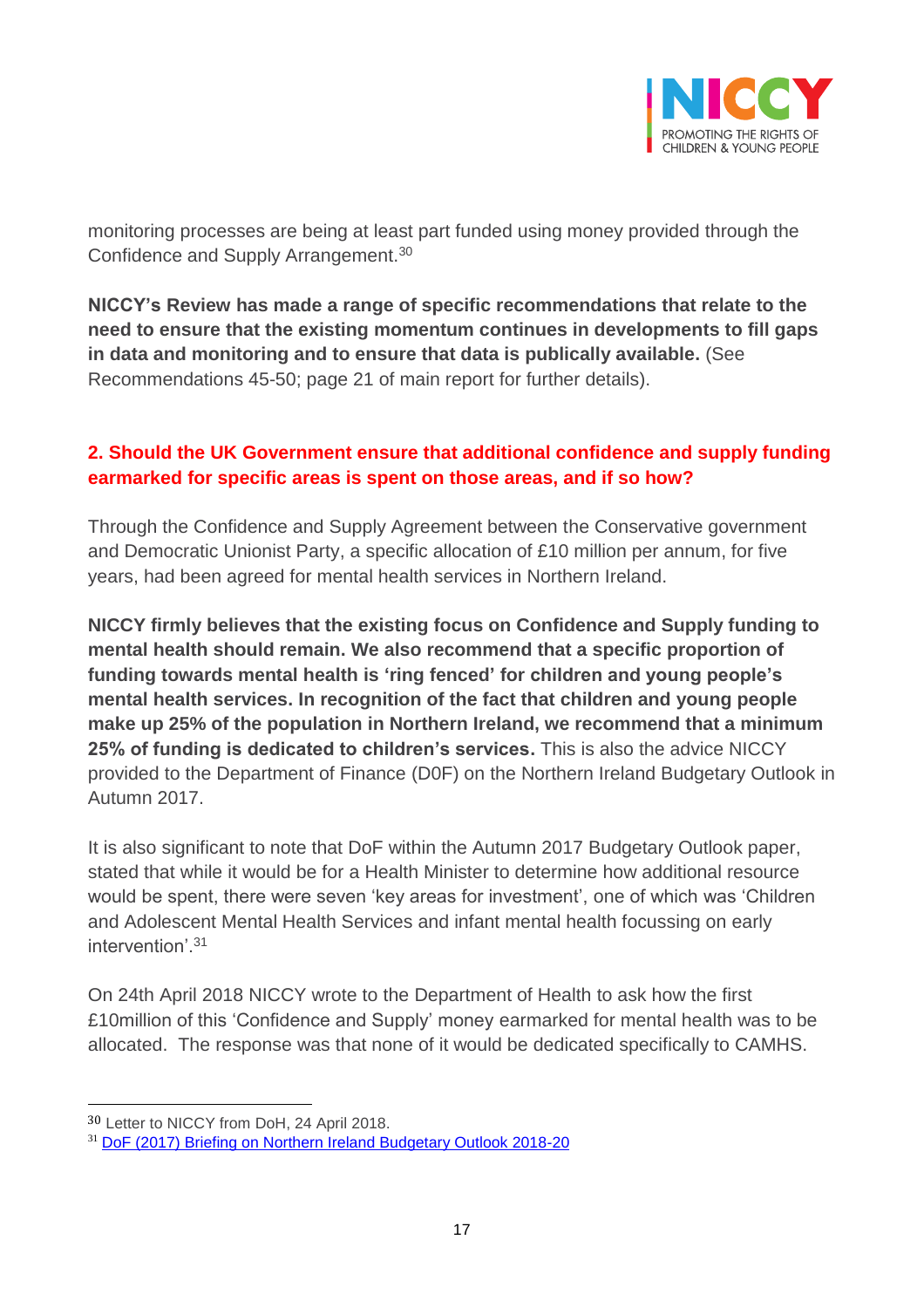

*" In relation to the Confidence and Supply funding, the Secretary for State for Northern Ireland set the overall budget for the Department of Health in line with the process used to determine the budgets for all Northern Ireland Departments. As part of this, the Department submitted a range of financial information and options which were considered. Under the agreed budget, ring fenced resources have been made available to help address the increasing pressure on mental health services, however, no funding has been dedicated specifically for CAMHS."*

NICCY responded to this letter by raising serious concerns about the fact that none of the £10million C&S money allocated to mental health was dedicated to CAMHS. Further correspondence from the DoH in response to this letter on 4th July 2018 clarified that;

*"The overall budget for the Department of Health was set by the Secretary of State for Northern Ireland in line with the process used to determine budgets for all Northern Ireland Departments. Under the agreed budget, ring fenced resources totalling £10m were made available to help address increasing pressures on mental health services. This includes areas such as increases in costs due to inflation and ensuring that current services are maintained, however, no funding was dedicated specifically for CAMHS."*

The Letter went on to state that:

*"Further to this the Department has allocated an additional £3.54m to mental health projects from the Transformation Fund originating in the Confidence and Supply funding. This includes £986k specifically for CAMHS. This represents almost 28% of the additional transformation funding allocated to mental health projects. In addition £274k has been allocated to Think Family and whilst not a dedicated CAMHS project, Think Family is expected to have a positive impact on children and young people."*

NICCY is extremely disappointed that the Department of Health did not take the opportunity to allocate a greater proportion of additional resources for mental health services to go some way towards addressing the inequality of funding between children's and adult mental health services. Indeed, this would have been very clear if an Equality Impact Assessment (EQIA) had been carried out on this budget decision and would have demanded mitigation of the clear adverse impact suffered by children as a result of the failure to adequately resource CAMHS. However, an EQIA was not conducted.

The Permanent Secretary of DoH informed NICCY that the responsibility for Section 75 impact assessment for the projects funded through the Transformation Fund lay with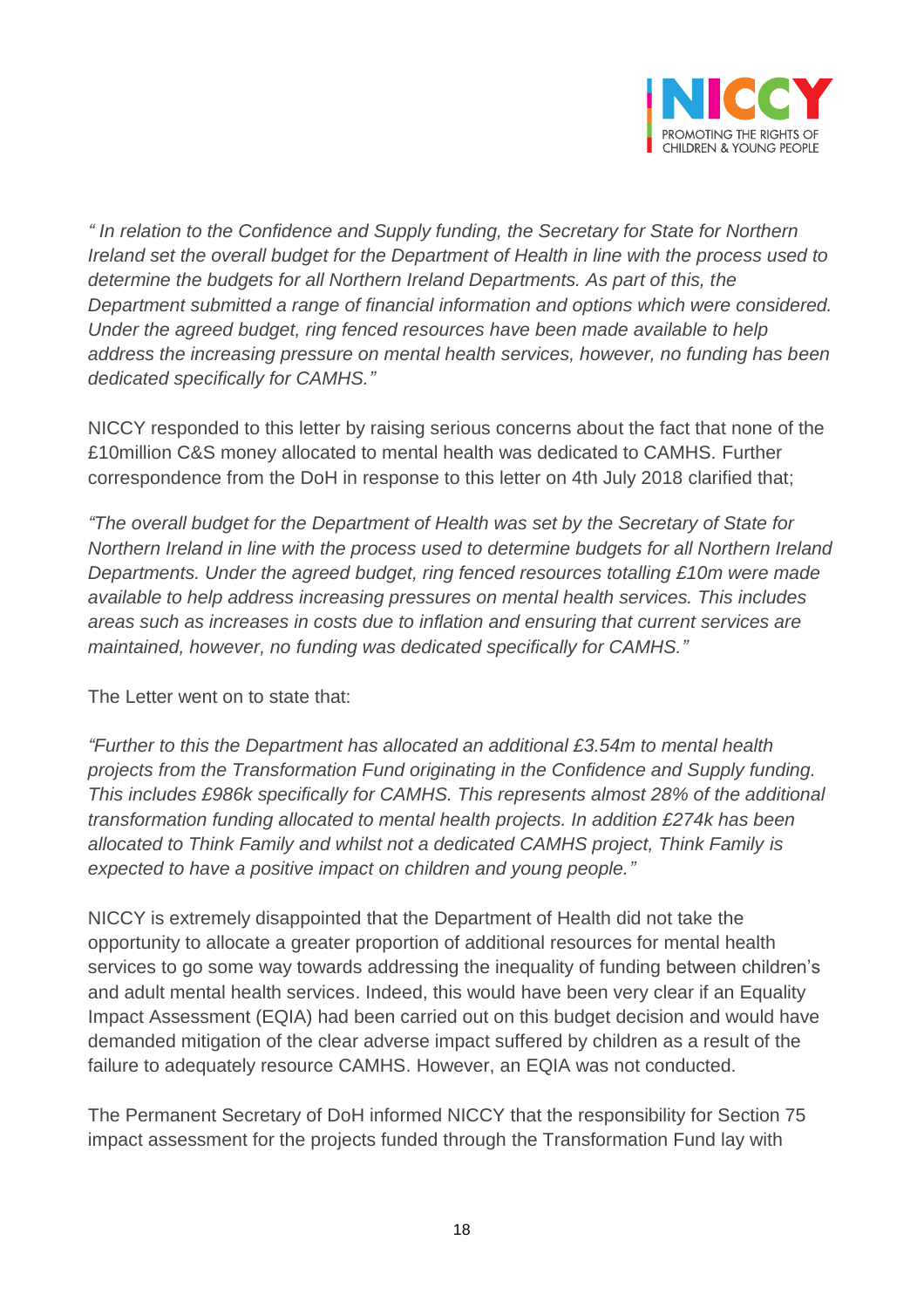

individual project owners. This is clearly contrary to the advice of the Equality Commission, which stated in its response to the EQIA on Building A Better Future:<sup>32</sup>

*"…the development of an EQIA of the draft PfG / Budget / ISNI simultaneous to policy and budgetary development process would have……allowed for a public debate that was better informed about equality aspects and therefore led to a more detailed and high quality consideration of these. The failure to do so represents a lost opportunity to embed equality aspects effectively in the development and finalisation of the draft PfG / Budget / ISNI. Further, the recent review of effectiveness of Section 75 highlighted the need for the EQIA to be applied as a positive tool to aid the policy development process and that an EQIA carried out after the development of the policy was not only inefficient in terms of time but ineffective when policy makers are reticent to make changes at a later stage. This calls into question the credibility of the process and Government commitment to addressing inequalities. The Commission expects that the development of the policies in future will incorporate an equality assessment simultaneous and at the earliest possible stage to ensure that consideration of equality issues will be integral to the consultation process at the outset and, therefore, to the development of the policies."*

Despite the general acceptance that more resources are required to fund emotional and mental health services for children and young people, it is notable that, on previous occasions when the UK government allocated additional resources to Child and Adolescent Mental health Services in England, a proportionate allocation to CAMHS in Northern Ireland, was not made through the 'Barnett Consequential' process.

Most recently during the Autumn Budget statement on the 29 October 2018, the Chancellor once again confirmed the UK government's intention to achieve "parity of esteem between mental health and physical health services". This included specific announcements on an additional £2bn to be invested in mental health services in England by 2023-24. Amongst other areas, he stated that the NHS will invest up to £250 million per year by 2023-24 into new [mental health] crisis services which will include "children and young people's crisis teams in every part of the country" and "comprehensive mental health support in every major A&E by 2023-24". He also stated that the NHS will "prioritise services for children and young people, with schools-based mental health support teams and specialist crisis teams for young people across the country". 33 On the 28 November,

 $\overline{a}$ <sup>32</sup> ECNI (2008) Response to 'Building a Better Future'. Belfast: ECNI.

<sup>33</sup> <https://www.gov.uk/government/publications/budget-2018-documents/budget-2018>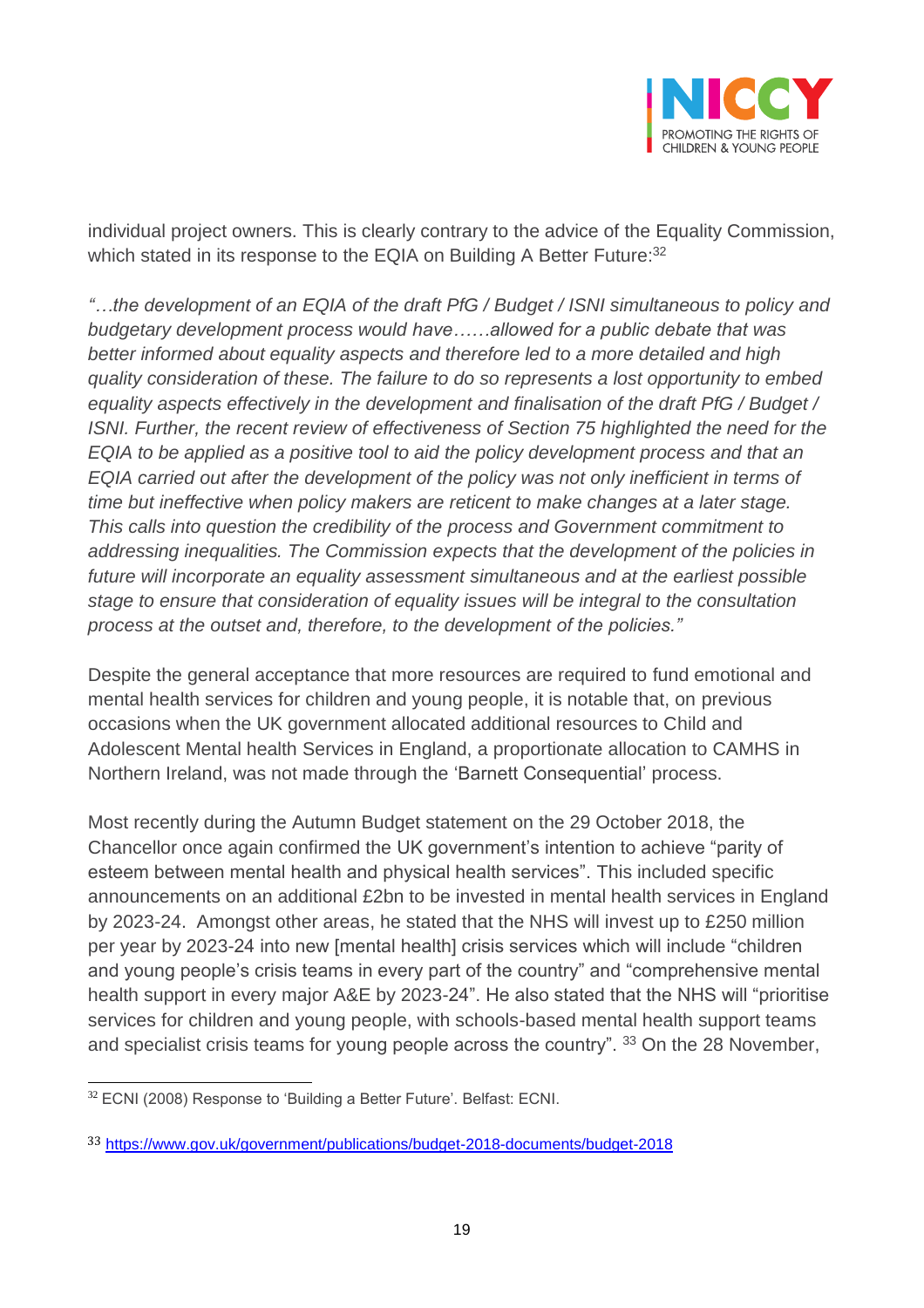

we wrote to DoH in NI seeking information as to whether they planned to specifically bid for money to fill the gap in the required investment in mental health services for children and young people. The DoH responded *(see below extract)* stating that there was likely to be a significant funding gap within the 2019/20 budget period to maintain existing services. It remains unclear whether children's services will be affected by this funding pressure, and if so which ones. This further emphasises the need for transparency in how limited funding is distributed and for a robust needs analysis process to be at the heart of this.

*"We are fully engaged in the budgetary process for 2019/20 being led by Department of Finance and we are continuing to liaise closely on our financial planning and budgetary requirements for next year. The latest assessment shows a very significant funding gap for 2019/20 to maintain existing services. It is unlikely that sufficient funding will be secured to address this gap and difficult choices will need to be made, including how funding is allocated, and, how the in-year monitoring budget process is managed, in line with local needs and priorities."*

### **3. How could funding in the short-term be used to bring about long-term transformational change in the HSC?**

Long-term transformational change requires long term strategic planning that is matched with the required public funding to deliver it. This is currently not the case for children and young people's mental health in Northern Ireland as explained above.

It is widely recognised and understood that Government departments have great difficulty in spending short-term and non-recurrent funding and there is even greater difficulty in this sort of funding having a long term or transformational impact. Across the health and social system, multi-year funding is essential to develop longer term plans, that are needed to address pressures across the system, rather than relying on short term initiatives and funding top ups. The problems within the mental health system is a stark example of this.

There has been a distinct lack of transparency, accountability or public consultation around how additional money should be spent, how it is spent, or measurement of what impact it has made. A similar issue applies regarding the lack of transparency and consultation on how un-hypothecated Barnett consequential money is spent in Northern Ireland. There have been many examples where the allocation of money to child and adolescent mental health in Northern Ireland has not been proportional with the money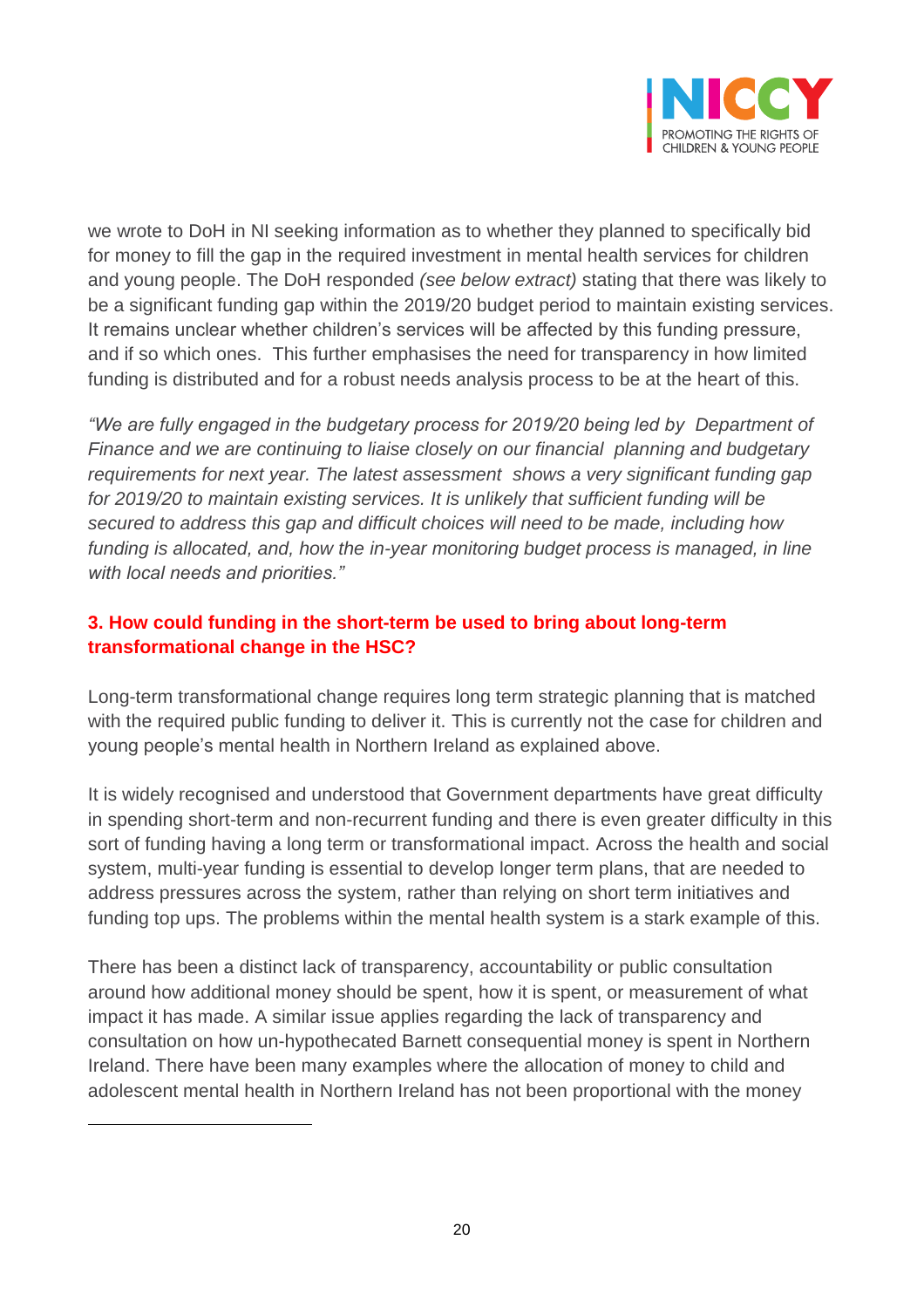

allocated to services in England. Although we are fully aware that there is no requirement for Barnett consequentials to be automatically provided for the same service here, the under-investment in this area is acknowledged by Government; before the collapse of the NI Assembly the then Health Minister, Michelle O'Neill, made a commitment to prioritise mental health and to be a Mental Health Champion within Government.

**There is a need for greater engagement and transparency in all funding decisions. The processes applied to the spending of C&S money must be done in a way that reflects the best practice which we must strive for in terms of the spending of public money. Spending plans should be screened and equality impact assessed to ensure that equality of opportunity / objective need is at the core of key budgeting decisions.** 

The Voluntary and Community Sector (VCS) is an integral part of the mental health system and NICCY's Review provided very strong evidence of this. Often the VCS can more easily spend additional money because it can be used to expand or sustain ongoing programme work. VCS work will largely entail prevention and early intervention work that is critical to addressing emotional and mental health problems at the earliest point, thereby preventing young people's mental health from deteriorating. Effective early intervention services can also take pressure off statutory services and ensure that they are able to respond to those young people whose needs can be best met by these alternative services.

**Unfortunately, prevention / early intervention services (Step 1-2) continue to face increasing demand without an increase in funding and in many cases VCS report a reduction in funding. We would suggest that service commissioners need to more routinely consider the wider opportunities that can come from distributing this funding to the VCS.**

The Children's Services Co-operation Act 2015 (CSCA) places a statutory duty on all 'Children's Authorities' to co-operate in improving children's well-being, and empowers these organisations to 'pool funds' for this purpose. The legislation and associated guidance provides a renewed focus on the co-ordination of services, particularly where there are many organisations and agencies delivering a range of services to children and young people. Interim Guidance in how to comply with CSCA has also been published.<sup>34</sup>

<sup>34</sup> <https://www.education-ni.gov.uk/node/35912>